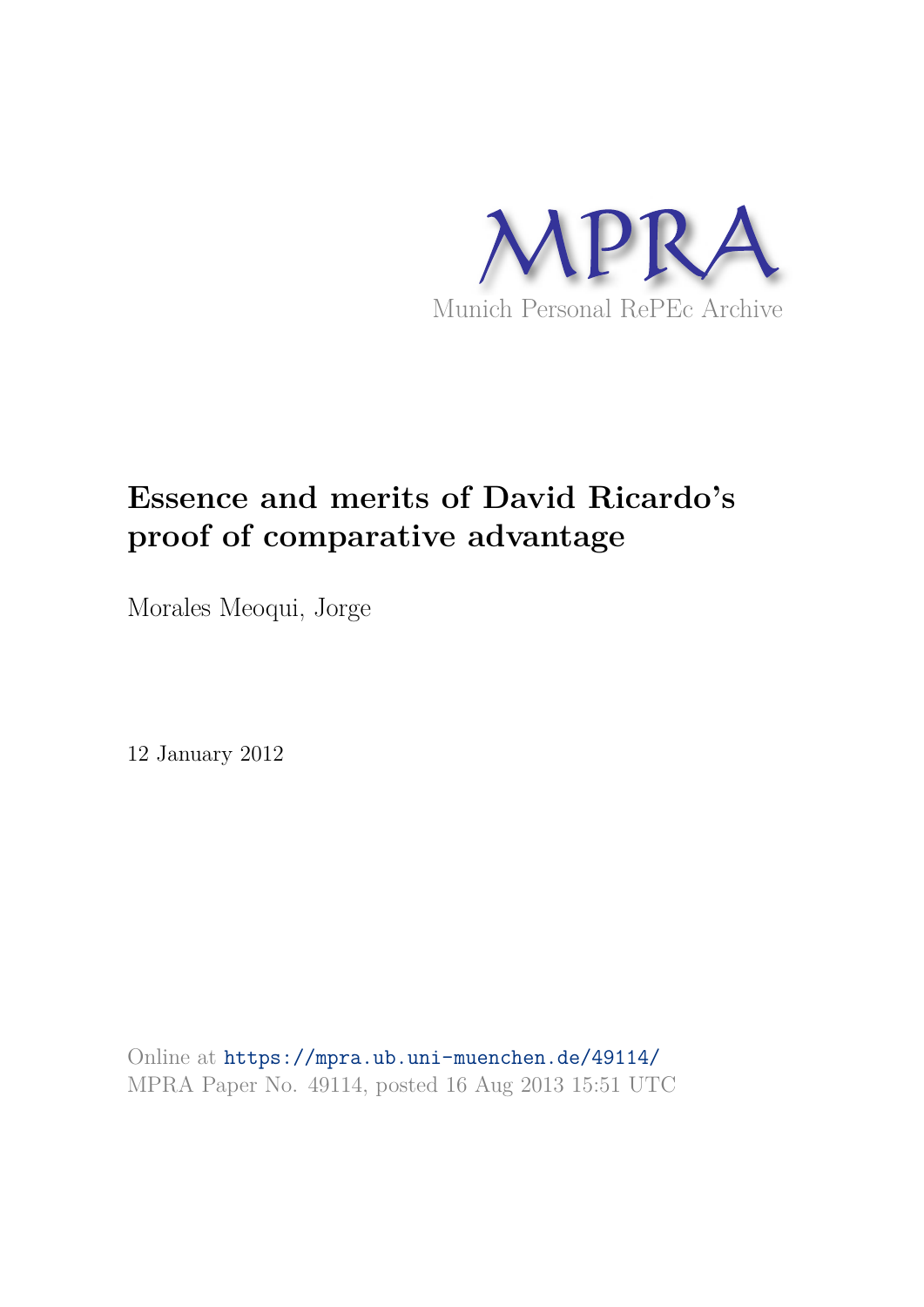## **Title: Essence and merits of David Ricardo's proof of comparative advantage**

Author: Jorge Morales Meoqui<sup>1</sup>

## **Abstract**

Due to a precise definition of comparative advantage and a deeper understanding of the logical interrelationships between this proposition and the two other main elements in David Ricardo's famous numerical example – the classical rule of specialization and the proposition regarding the non-appliance of the labor theory of value in international exchanges –, it is possible to fully appreciate the merits of his proof of comparative advantage in chapter seven of the *Principles*. This has important consequences for the longstanding authorship-debate over comparative advantage, because it leads to a more accurate account of the crucial omissions and shortcomings in Robert Torrens' competing statement in his *Essay on the External Corn Trade* (1815). Since Torrens fell short of formulating a full proof of the comparative-advantage proposition prior to the publication of the *Principles*, he is not entitled to the same amount of merit as Ricardo.<sup>2</sup>

**Keywords**: comparative advantage, David Ricardo, Robert Torrens, international trade theory, classical rule of specialization

**JEL-Codes**: B12; F10

<sup>&</sup>lt;sup>1</sup> Independent researcher. E-mail: jorgemorales3@gmail.com; homepage: http://wuvienna.academia.edu/JorgeMoralesMeoqui

 $2$  I wish to thank Roy Ruffin and Farhad Rassekh for their valuable comments on an earlier version of this paper.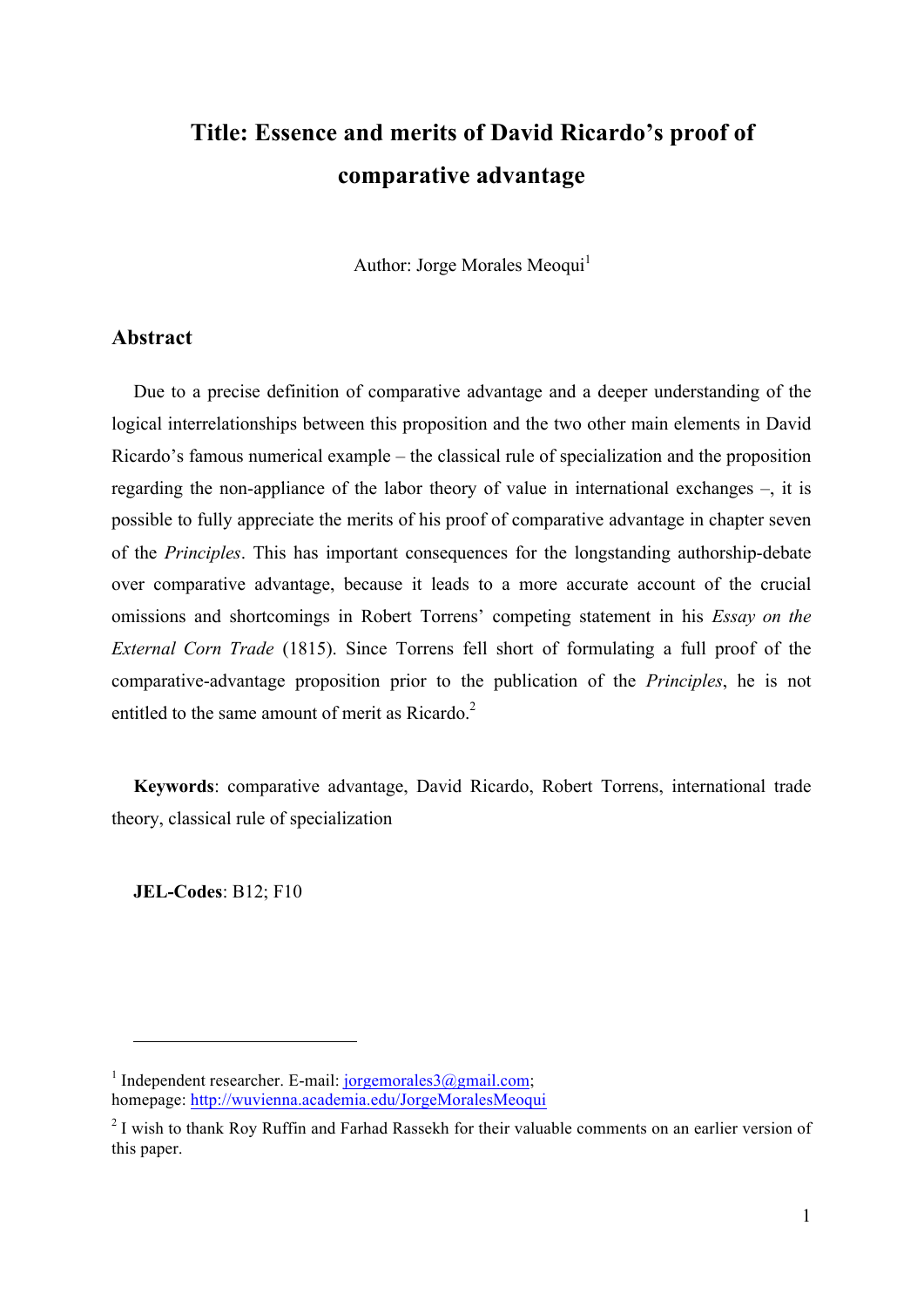## **Introduction**

 $\overline{a}$ 

*In science the credit goes to the man who convinces the world, not to the man to whom the idea first occurs.*

**Francis Darwin**

Since the first half of the nineteenth century until the present there has been an ongoing debate among economists about the accurate attribution of authorship-merits for the comparative-advantage proposition. Resuming the many twists and turns of this longstanding controversy, Roy J. Ruffin (2002, pp. 727-728) critically asserts:

"Historians of the law of comparative advantage have turned a relatively simple and beautiful story into a confused tangle of claims of priority, error, incompleteness, and attribution. It has been said that Robert Torrens (1780-1864) deserves the credit for discovering the law; James Mill (1773-1836) gave the theory to Ricardo; Ricardo had no interest in the law after it appeared; and Ricardo's exposition is deeply incomplete."

Although the majority of scholars have traditionally sided with David Ricardo, some prestigious scholars have favored Robert Torrens, based on the claim that his *Essay on the External Corn Trade* (1815) was published two years before Ricardo's *Principles* and already contained a satisfactory enunciation of the comparative-advantage proposition.<sup>3</sup> It turned out recently, though, that with the notable exemptions of Sraffa (1930) and Ruffin (2002) – both Ricardo-supporters –, the rest of the participants in this longstanding academic dispute had either an incomplete or flatly wrong understanding of the famous numerical proof of comparative advantage in chapter seven of the *Principles*. Because of this lack of understanding, it seems to me perfectly clear now why there has been such a hassle in identifying the rightful author of this proposition.

Ruffin (2002; 2005) has been lately the most outspoken scholar against granting Torrens priority over Ricardo for the formulation of the comparative-advantage proposition. His 2002 paper indeed represents a significant turning point in the longstanding authorship-debate over comparative advantage. In addition to the accurate interpretation of Ricardo's numbers as number of men working for a year required to produce *some unspecified amounts of wine and* 

 $3$  See, for example, Seligman (1903, p. 344), Chipman (1965, p. 482), and Samuel Hollander (1979, p. 461).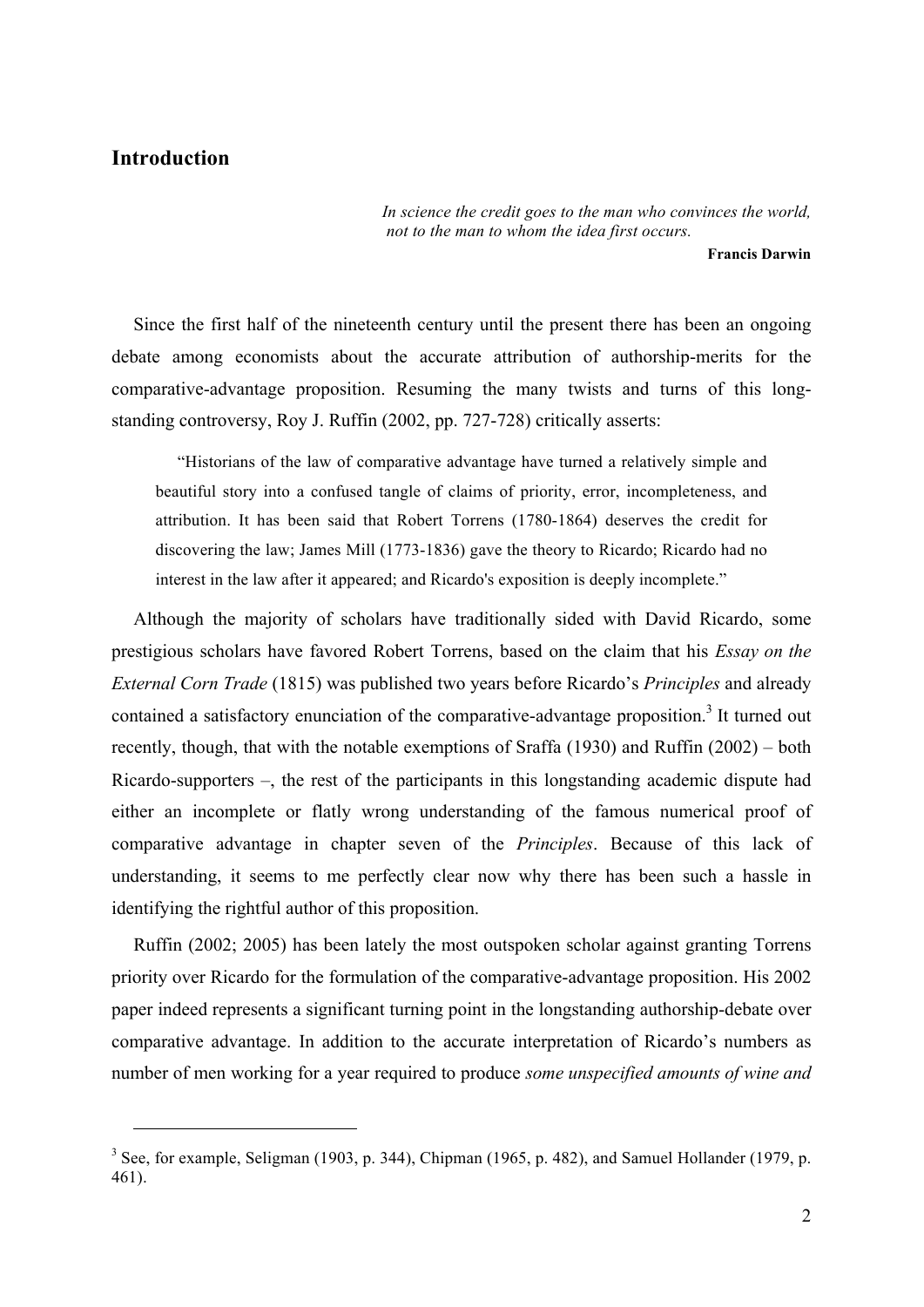*cloth traded* between England and Portugal, the paper also offers some valuable insights about the concrete circumstances and probable date of Ricardo's formulation of the proposition. Moreover, it also contains Ruffin's first attempt of rejecting Torrens' claim of authorship by referring to the incomplete nature of the comparative-advantage statement in the 1815 pamphlet (Ruffin, 2002, pp. 731-735).

Ruffin's valuable insights persuaded some well-known scholars like Douglas Irwin and Andrea Maneschi to join the ranks of the Ricardo-supporters. Both Irwin (1998) and Maneschi (1998) had previously discussed without disputing John Chipman's assessment (1965, p. 482) that the credit for the principal discovery should go to Torrens, but later withdrew their tacit support of Torrens in a personal communication to Ruffin.

Notwithstanding these notable conversions, the authorship-debate over comparative advantage is far from over. On the contrary, it seems to be headed again in the wrong direction. John Aldrich (2004, pp. 379-380), for example, believes that there is much common ground between Ruffin (2002) and his own opposing conclusions on the subject, which are the following:

"Torrens, Ricardo and the Mills all made contributions to the discovery of comparative advantage, not by a major multiple discovery but through a sequence of insights and arguments. Ricardo developed Torrens's insight, that a country may import corn that is more costly to produce abroad, in the direction of a general demonstration that the law of value for domestic transactions does not hold for international ones. From the demonstration James Mill extracted the principle of comparative advantage and gave it ''due emphasis.'' Torrens had not formulated, nor even grasped the principle, while Ricardo had not appreciated there was a principle worth developing. It was from Mill's Elements, and the works that followed, that other economists learned the principle. However Mill's clear and emphatic statement of the principle was supported by unsound arguments. These were repaired by his son in an essay published only in 1844. This provided at last an ''appropriate setting'' for the doctrine, as well as convincing support for Ricardo's original value claim."

Aldrich claims that Ricardo and Torrens were not the only ones who contributed to the discovery of comparative advantage, but also James and John Stuart Mill. He further asserts that Ricardo did not appreciate that there was a principle worth developing. Moreover, Kemp and Osaka (2006) suggest in a footnote that Ricardo took the comparative-advantage insight from Torrens, calling it the *Torrens-Ricardo Principle of Comparative Advantage*. Ruffin (2005), on the other hand, proposes a novel and questionable approach for rejecting Torrens'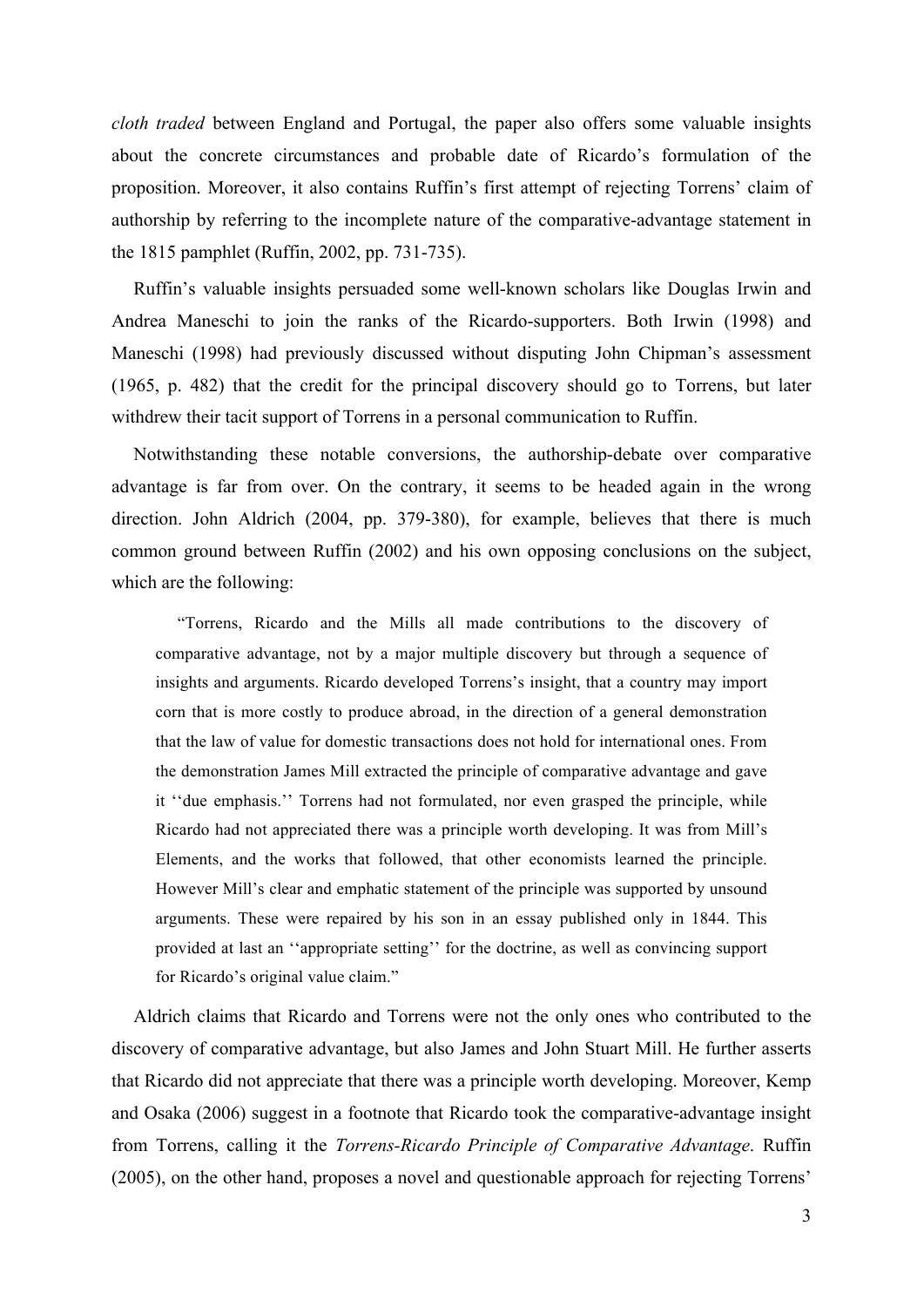claim by affirming in a second paper on the subject that the latter was the author and main advocate of the so-called absolute cost advantage theory of trade. According to Ruffin, this automatically disqualifies any authorship claim that Torrens might have had, since one can hardly pretend to be the author of two mutually exclusive propositions at the same time.

There are two main reasons for the persistency of the authorship-debate over comparative advantage: first, scholars have different notions about comparative advantage; and second, some of them continue to believe that Torrens's 1815 statement, although not perfect, seems to be good enough for granting him part or even the bulk of the merit over Ricardo. Both issues will be addressed in the present paper. Its merit over previous efforts consists in offering a definition of comparative advantage that seems to be closest to Ricardo's original understanding of it. Furthermore, the paper also highlights the logical interrelationships between the comparative-advantage proposition and the other two key elements in Ricardo famous numerical proof: the non-appliance of the labor theory of value in international transactions and the classical rule of specialization. These findings shed a brighter light on the crucial shortcomings and omissions in Torrens' 1815 statement, and further emphasize Ricardo's great accomplishment so that it can be appreciated to its full extent.

The paper is structured as follows. The first section presents some definitions of comparative advantage used by other scholars in the authorship-debate. The second section offers a definition of comparative advantage which I consider to be the closest to Ricardo's original statement in the *Principles*, followed by an analysis of the crucial logical interrelationships between this proposition and the two other important elements mentioned above. The third section specifies the achievement with regard to comparative advantage. This is a necessary step prior to the detailed examination of Torrens' 1815 statement in the next section. Finally, the last section before the conclusions critically reviews Ruffin's claim that Torrens was the author of the absolute cost advantage theory of trade. While agreeing with Ruffin's main conclusion that Ricardo deserves the merit for the demonstration of the comparative-advantage proposition, the present paper argues that Torrens' presumed advocacy of the absolute advantage theory of trade – even if it turns out to be true – is rather irrelevant for judging his merits with respect to the disputed proposition.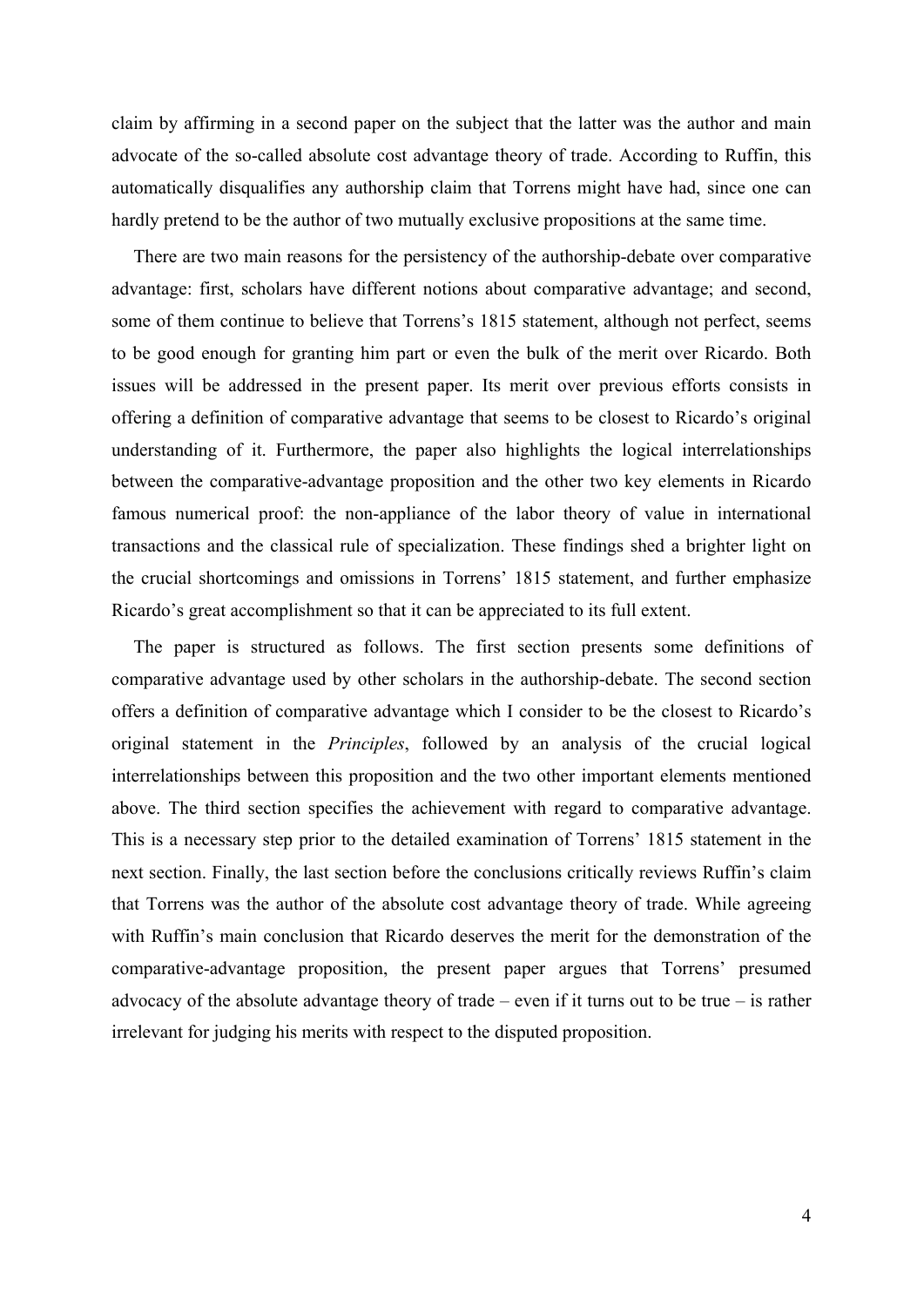## **The Elusive Concept of Comparative Advantage**

As already mentioned, one of the reasons for the continued disagreement among scholars about who should be credited for the formulation of the comparative-advantage proposition is the fact that there are actually different definitions of the concept in the literature. This diversity of notions of comparative advantage is indeed a major obstacle for resolving the longstanding dispute, since any accurate and fair attribution of merit for the formulation of a new concept, proposition or theory requires a precise understanding and specification of the achievement for which somebody should be credited. Without this essential requirement, any attribution of merit ultimately becomes an arbitrary and questionable exercise. It is therefore mandatory to start off with a clear definition of comparative advantage.

If one consults the most recent papers on the authorship-debate – Ruffin (2002, 2005) and Aldrich (2004) – in search for a suitable definition of comparative advantage, it becomes immediately clear that the task is more complicated than originally thought. Aldrich (2004, p. 380), for example, interprets the "doctrine of comparative costs" or "principle of comparative advantage" as a general principle on the lines of this from Viner (1937, p. 438): "(…) if trade is left free each country in the long run tends to specialize in the production of and to export those commodities in whose production it enjoys a comparative advantage in terms of real costs, and to obtain by importation those commodities which could be produced at home only at a comparative disadvantage in terms of real costs, and that such specialisation is to the mutual advantage of the countries participating in it."

I don't consider the above statement particularly useful for the purpose of defining comparative advantage, since one cannot offer a proper definition of a concept by recurring to the very same concept. What does it actually mean to enjoy a comparative advantage or disadvantage in terms of real costs?

Ruffin (2002, pp. 729-730), on the other hand, defines what he calls the "law of comparative advantage" by two inequalities. His definition, though, is based on the Ricardian trade model which can be found in nearly every contemporary economic textbook. Notwithstanding the reference to Ricardo, the textbook trade model differs rather significantly from the original proof of comparative advantage in the *Principles,* as Maneschi (2004, 2008), Pullen (220) and Ruffin (2002) himself have recognized. It is therefore unsuitable to try to understand and appreciate what Ricardo wrote by starting with a definition of comparative advantage that is based on the textbook trade model, as Ruffin does.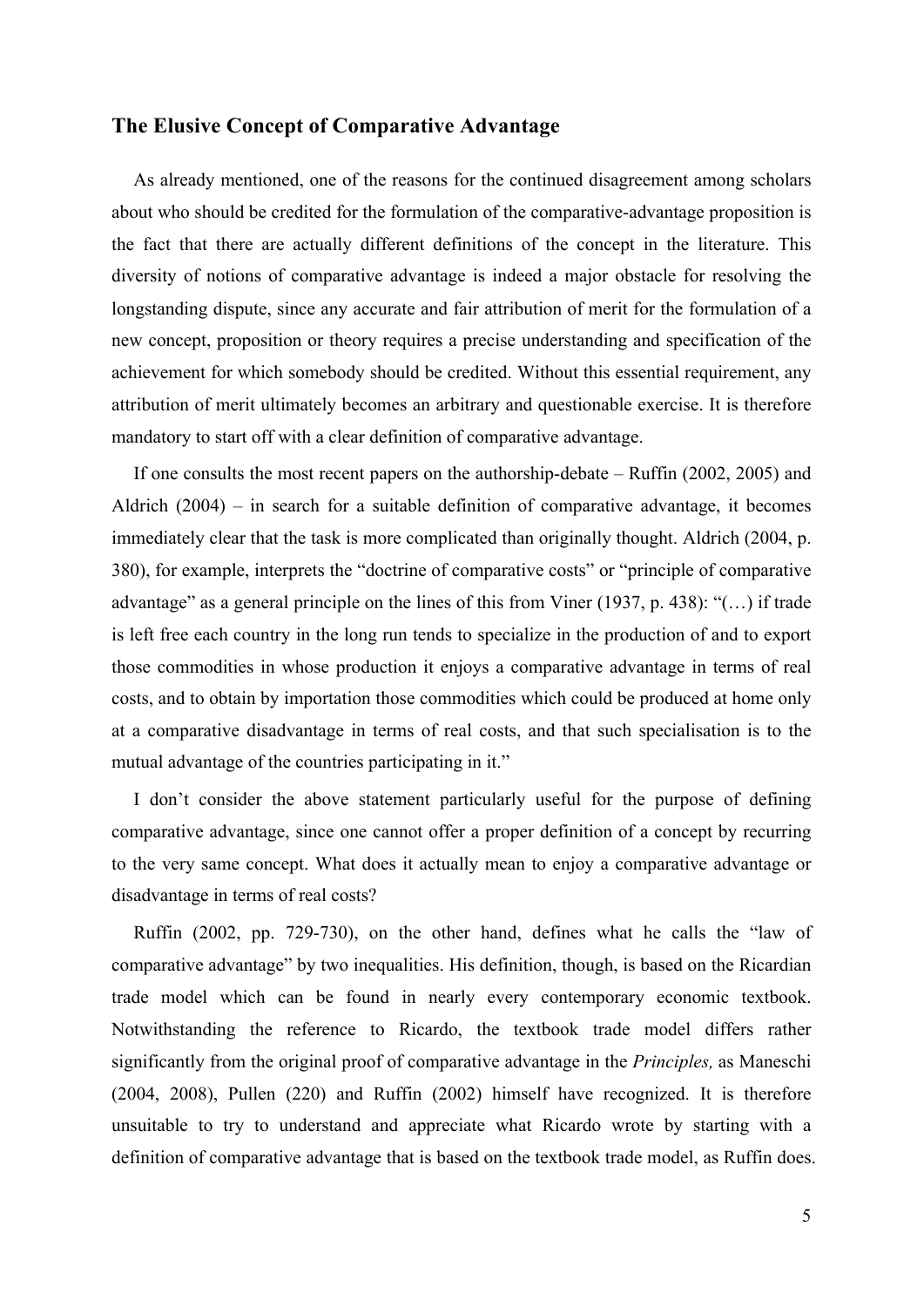In my opinion, such a methodological approach adds an unnecessary layer of complexity to the task. It is more fitting as well as simpler to define Ricardo's insight by what he actually wrote in the *Principles*, as the following section will show.

## **Ricardo's Understanding and Use of Comparative Advantage**

Ricardo (Vol. 1, p. 133)<sup>4</sup> offers in chapter seven of the *Principles* a simple numerical proof for the proposition that "the same rule which regulates the relative value of commodities in one country, does not regulate the relative value of the commodities exchanged between two or more countries." He meant by that of course that his labor theory of value does not regulate the relative value of commodities in international transactions.

After offering a full proof of this proposition in the famous numerical example, he makes the following remark: "This exchange might even take place, notwithstanding that the commodity imported by Portugal could be produced there with less labour than in England. Though she could make the cloth with the labour of 90 men, she would import it from a country where it required the labour of 100 men to produce it, because it would be advantageous to her rather to employ her capital in the production of wine, for which she would obtain more cloth from England, than she could produce by diverting a portion of her capital from the cultivation of vines to the manufacture of cloth (Vol. 1, p. 135)." This remark is the essence of what later has been known as comparative advantage.

According to Ricardo, thus, comparative advantage is the proposition that a country might import a certain amount of a commodity although it could produce the same amount internally at lower real costs<sup>5</sup> than the exporting country. This definition of the comparativeadvantage proposition is not only supported by what he wrote in the *Principles*, but also corresponds to the way in which James Mill refer to it in a letter to Ricardo after reviewing the manuscript of the *Principles*. Mill wrote to Ricardo: "The inquiry concerning foreign trade (...) is like the rest, original, and sound, and excellently demonstrated. That foreign trade augments not the value of a nations property: *that it may be good for a country to import commodities from a country where the production of those same commodities costs* 

<sup>4</sup> Throughout this paper, all direct quotations of Ricardo are extracted from *The Works and Correspondence of David Ricardo,* Volume I to XI, 2004, edited by Piero Sraffa. I will refer to them usually by indicating the volume and page numbers only.

 $<sup>5</sup>$  By real costs I mean in this paper the amount of labor time necessary to produce the commodities.</sup>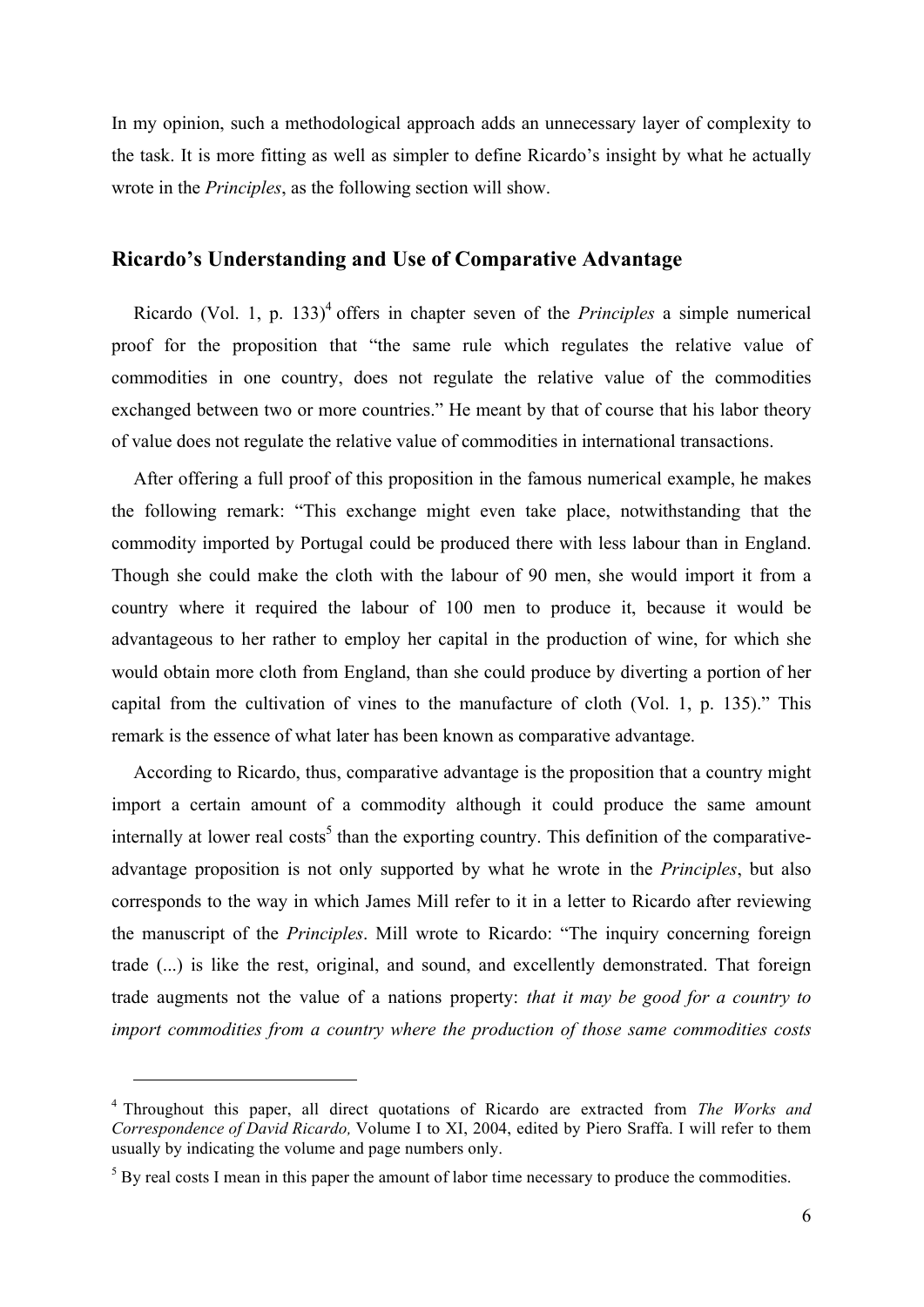*more, than it would cost at home*: that a change in manufacturing skill in one country, produces a new distribution of the precious metals, are *new propositions of the highest importance*, and which you fully prove" (Vol. 7, p. 99; emphasis added). It is important to point out here that I could not find in their correspondence any objection of Ricardo with regard to this passage of Mill's letter.

The importance of the comparative-advantage proposition for the free-trade case consists in the fact that it demonstrates that a country does not need to have a productivity advantage over another in order to trade under mutually beneficial terms. It extends thus the occasions in which international trade is considered to be mutually beneficial by including the most unfavorable setting that one can possibly conceive: the occasion where a country is less productive than another in the production of every commodity and does not have the exclusive capacity to produce any good. Because the comparative-advantage proposition proves that free trade is mutually beneficial even under this most inconvenient setting, it has been often considered as the ultimate case for free trade. Notwithstanding the fact that it might be possible to build a persuasive case for free trade predominantly or even exclusively on this proposition, I would not recommend to do so, specially if one uses for this purpose the textbook trade model of comparative advantage rather than Ricardo's original statement, as has been the common practice during the last decades. Since the textbook trade model relies on all kind of unrealistic assumptions like constant returns to scale and perfect competition, it will most likely fail to convince the public.

In this respect it is interesting to acknowledge that Ricardo did not rely on the comparative-advantage proposition as the main argument for free trade. He (Vol. 1, pp. 133– 134) declares his unconditional support for free trade in the *Principles* before even introducing his new proposition when he writes the following: "Under a system of perfectly free commerce, each country naturally devotes its capital and labour to such employments as are most beneficial to each. This pursuit of individual advantage is admirably connected with the universal good of the whole. By stimulating industry, by rewarding ingenuity, and by using most efficaciously the peculiar powers bestowed by nature, it distributes labour most effectively and most economically: while, by increasing the general mass of productions, it diffuses general benefit, and binds together by one common tie of interest and intercourse, the universal society of nations throughout the civilized world. It is this principle which determines that wine shall be made in France and Portugal, that corn shall be grown in America and Poland, and that hardware and other goods shall be manufactured in England."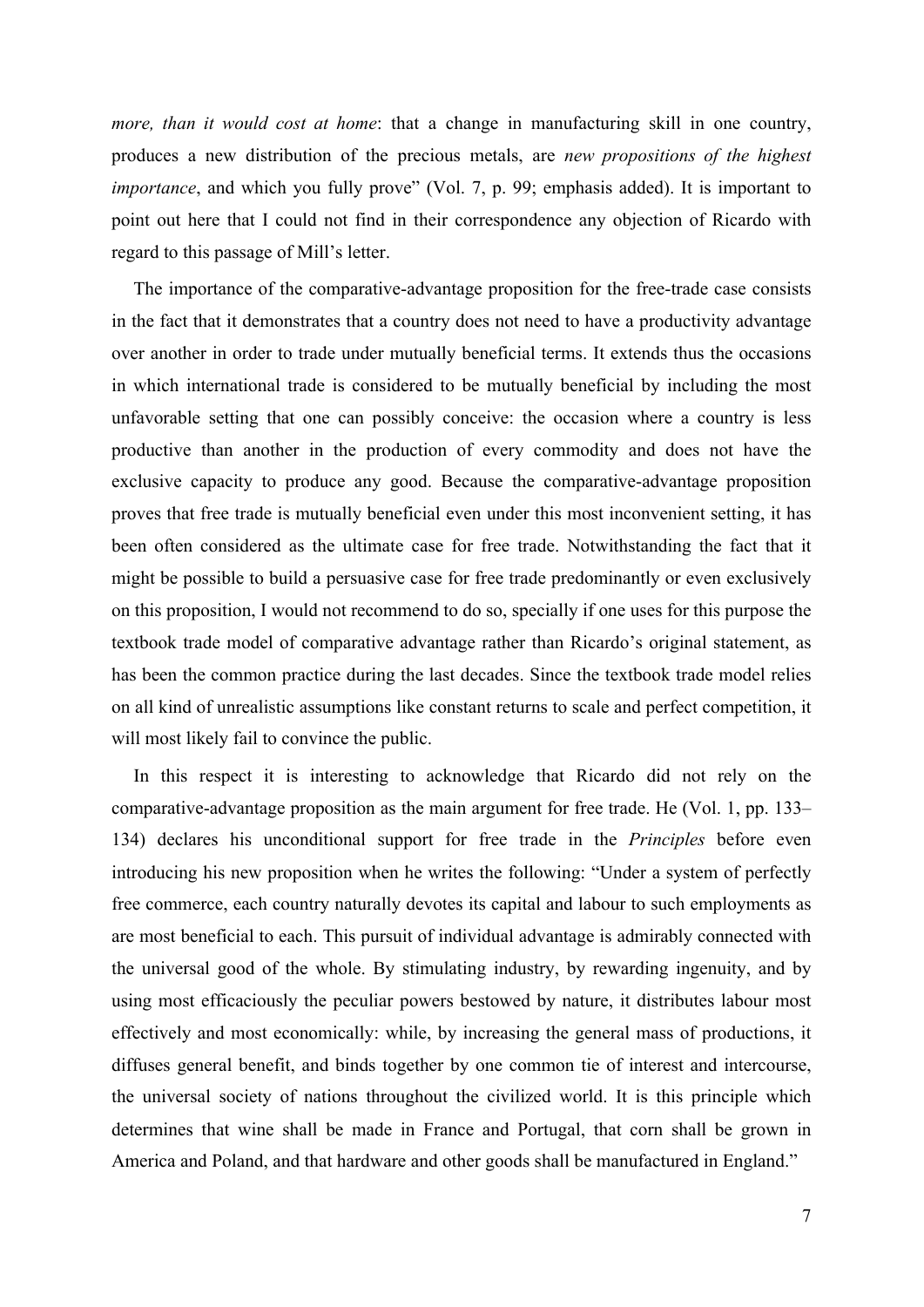Furthermore, the comparative-advantage proposition is notably absent from the most important trade-policy debate in England between the years 1815 and 1846: the repeal of the Corn Laws.<sup>6</sup> Cheryl Schonhardt-Bailey (2006) does not even bother to mention the proposition in her detailed book on the repeal of the Corn Laws. Although the leading economists of the time argued in favor of the repeal, they did not invoke the comparativeadvantage proposition to fundament their position. They preferred to make their case for free trade more in the lines of the *Wealth of Nations*, as Ricardo himself did in the *Principles*.

Ricardo's limited use of the comparative-advantage proposition prompted some scholars to wrongly claim that he did not fully understand the value of it because he had taken the insight from somebody else (Thweatt, 1976; Rothbard, 1995; Aldrich, 2004). Thweatt in particular claimed that Ricardo took the insight from his close friend and collaborator James Mill. As Ruffin (2002, p. 735) already pointed out, this claim is rather easy to refute by referring to Mill's letter to Ricardo, in which he praises his friend for the comparativeadvantage proposition.

Perhaps the key reason why the comparative-advantage proposition wasn't used as the main explanation of the virtues of free trade back then is the fact that this proposition is built upon and logically intertwined with other important insights of the classical theory of international trade, first and foremost with the classical rule of specialization. This rule stipulates that it is beneficial for a country to import commodities whenever it can obtain them in exchange for exports whose production entails less real cost compared to the homeproduction of the same amount of the imported commodities. This rule can also be reformulated in order to highlight the gains in output instead of input-savings. In that case the classical rule of specialization would stipulate that it is beneficial for a country to import commodities whenever it can obtain them in greater quantities at the same expense of labor and capital by exporting some other commodity than by producing them at home.

For Ricardo and James Mill it was absolutely clear that the real cost comparison within a country as stipulated by the classical rule of specialization is the one and only relevant cost comparison for determining the interest of a country in a certain exchange, as well as measuring the gains that accrue from it. Furthermore, both considered the real cost comparison between countries – which is the one emphasized by the comparative-advantage proposition – as irrelevant for the interest of a country in a particular exchange. Ricardo

<sup>&</sup>lt;sup>6</sup> I'm indebted to Farhad Rassekh for drawing my attention to this important point.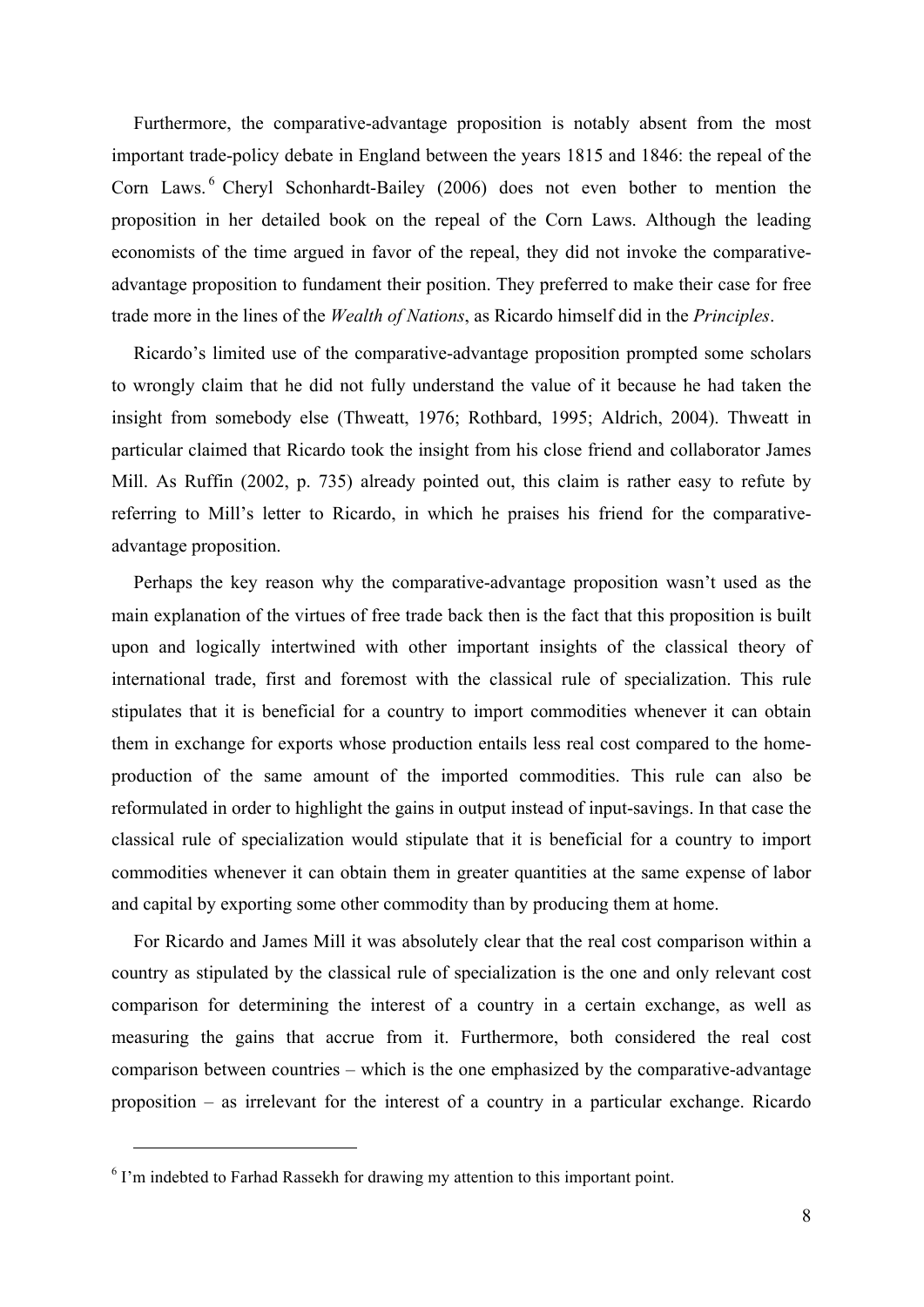stated this clearly in one of his *Notes on Malthus*<sup>7</sup>, and James Mill further emphasized this crucial point in the *Elements* when he stated (1826, pp. 123-124):

"To produce exchange, therefore, there must be two countries, and two commodities.

When both countries can produce both commodities, it is not greater absolute, but greater relative, facility, that induces one of them to confine itself to the production of one of the commodities, and to import the other.

When a country can either import a commodity or produce it at home, it compares the cost of producing at home with the cost of procuring from abroad; if the latter cost is less than the first, it imports. The cost at which a country can import from abroad depends, not upon the cost at which the foreign country produces the commodity, but upon what the commodity costs which it sends in exchange, compared with the cost which it must be at to produce the commodity in question, if it did not import it.

If a quarter of corn is produced in England with 50 days' labour, it may be equally her interest to import corn from Poland, whether it requires, in Poland, 50 days' labour, or 60, or 40, or any other number. Her only consideration is, whether the commodity with which she can import a quarter costs her less than 50 days' labour."

One may ask then: What is the proper logical relationship between the classical rule of specialization and the comparative-advantage proposition? Robbins (1958, p. 22) considers the classical rule of specialization to be "one-half of the principle of comparative cost". This is an incorrect characterization of the logical relationship, though, because it suggests that the classical rule of specialization is somehow half-baked and incomplete with respect to the comparative-advantage proposition. The truth is that the comparative-advantage proposition is an addition to and possible implication of the classical rule of specialization, as Jacob Viner (1937, p. 441) correctly pointed out. $8$ 

Every voluntary commercial relationship has to be built upon the mutual interest of the participants. This mutual interest is secured by applying the classical rule of specialization to

 $<sup>7</sup>$  Ricardo (Vol. 2, p. 383) stated in that note: "It can be of no consequence to America, whether the</sup> commodities she obtains in return for her own, cost Europeans much, or little labor; all she is interested in, is that they shall cost her less labor by purchasing them than by manufacturing them herself."

<sup>8</sup> Viner calls the classical rule of specialization the *eighteenth-century rule*, while other authors refer to it as the *gains-from-trade proposition*. Ironically, Viner's correct assessment of the logical relationship between the classical rule of specialization and the comparative-advantage proposition makes actually more sense under the new interpretation of Ricardo's four famous numbers than under Viner's wrong interpretation as unitary costs (Viner, 1937, p. 439).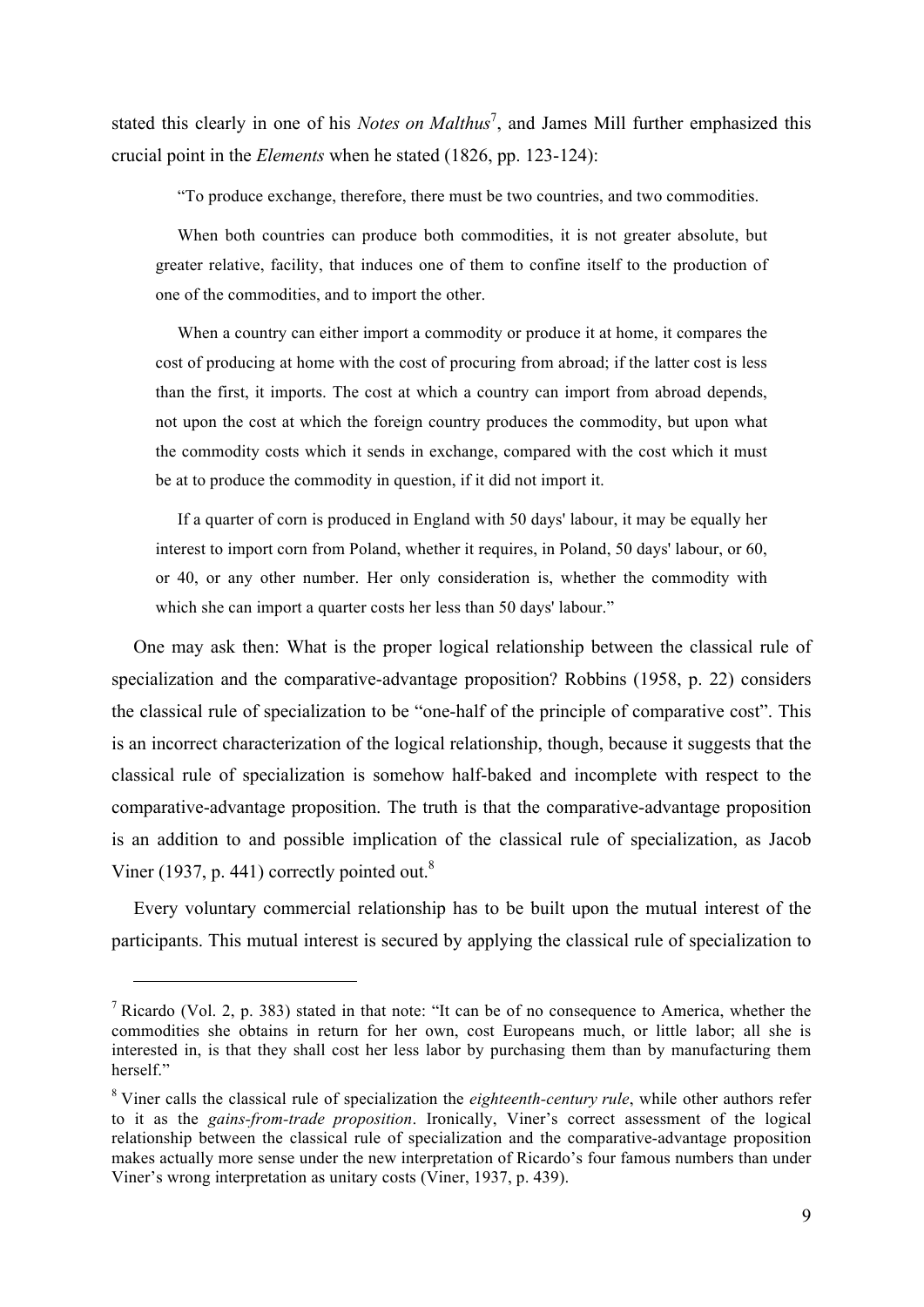all of the trading partners simultaneously but independently from each other, since each and every one of them has to be interested in the exchange. Compared to the ubiquity of the classical rule of specialization, the occasions in which the comparative-advantage proposition comes into play are far less common. This can be explained with the positive effects of the division of labor and specialization on the dexterity and productivity of individuals and countries, which makes it far less common that an individual or country might be more productive than another in the production of every commodity. Furthermore, the comparative-advantage proposition always requires the application of the classical rule of specialization for both countries, whereas the reverse is not necessary, as I have shown in a previous paper (Morales Meoqui, 2011, pp. 749-750). James Mill makes this absolutely clear in the last paragraph of the long quote above, when he explicitly states that it may be equally in the interest of England to import corn from Poland, whether the imported corn is produced there with the same (50), more (60) or less (40) amount of days' labor. All what England cares is that the amount of commodities that she has to export to Poland in order to pay for the quarter of Polish corn takes her less than 50 days' labor to produce.

In this respect it is also quite revealing the pay attention to the way in which Mill presents the comparative-advantage proposition in the *Elements*. He includes it in the section entitled "*Occasions on which it is the Interest of Nations to exchange Commodities with one another*" (1826, pp. 118-125). First Mill mentions rather obvious cases like the ones in which a country has the exclusive capacity to produce a certain commodity, or can produce it much more cheaply than others because it has an abundance of one or more factors of production necessary for its production. Then he refers to the case in which a country has superior facilities (= the power of producing the same effect with less labor) in both commodities with respect to another country. The way Mill presented it suggests that he regarded Ricardo's comparative-advantage proposition as an extension of the occasions in which international trade is considered to be mutually beneficial, as has been stated before. There is evidently no need to use the proposition in other occasions.

In addition to this close logical relationship between the comparative-advantage proposition and the classical rule of specialization, there is another important logical relationship with another proposition that should not be ignored. If one follows closely what is actually written in the *Principles*, there is little doubt that Ricardo presented the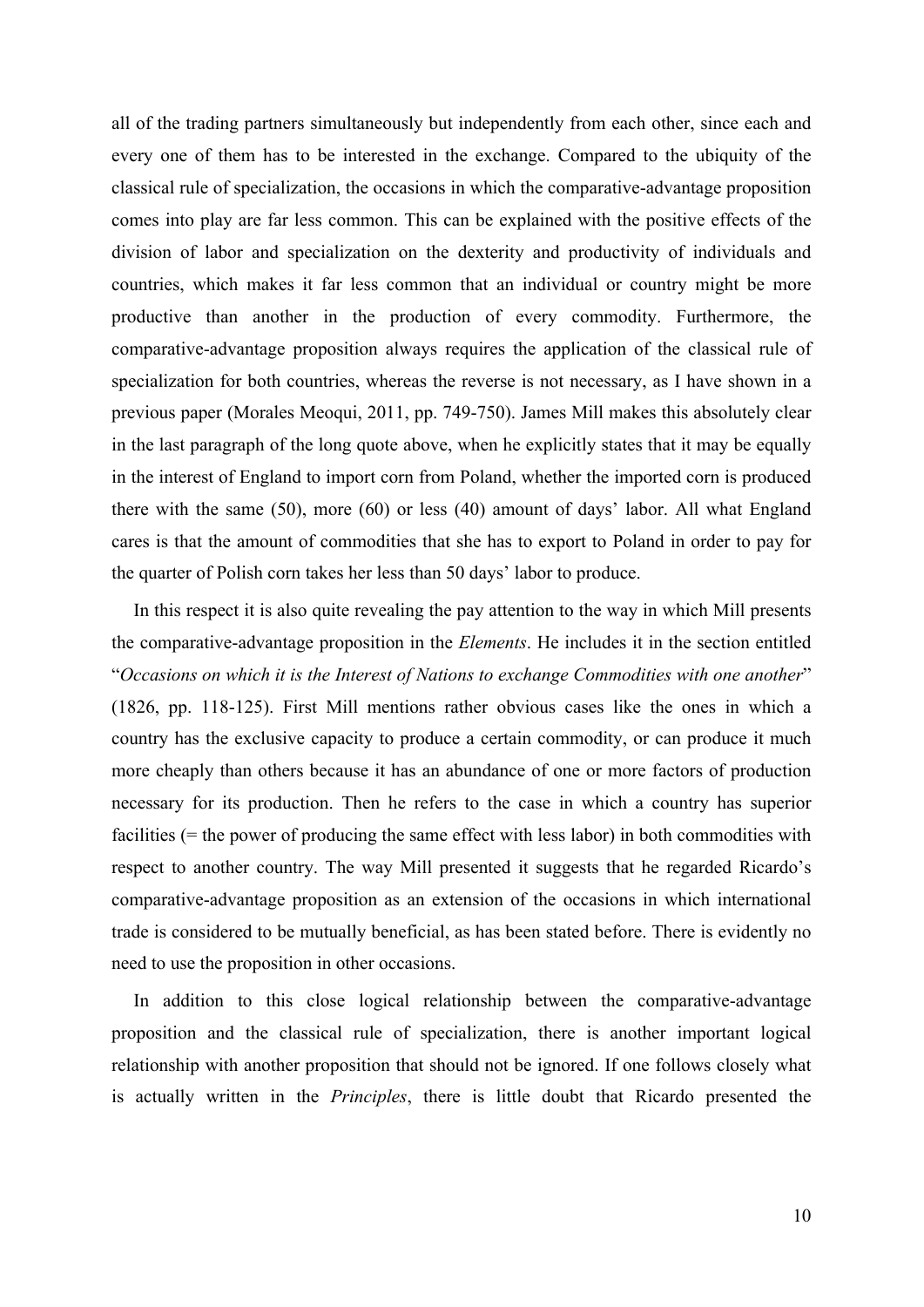comparative-advantage proposition as a corollary<sup>9</sup> of the non-appliance of the labor theory of value in international transactions. As I have already shown in a previous paper (Morales Meoqui, 2011, pp. 754-755), the importance of the proposition regarding the non-appliance of the labor theory of value in international transactions can be corroborated by the fact that Ricardo could not have proven the comparative-advantage proposition if the amounts of cloth and wine traded had to be produced with the same amount of labor, which is mandatory under the labor theory of value. As further proof of its original importance, John Stuart Mill dedicated a whole section of his *Principles of Political Economy with some of their Applications to Social Philosophy* (1848) to explain it before he proceeded with a correct statement of comparative advantage in the following section.<sup>10</sup>

All of the above offers a plain explanation for why Ricardo referred to the comparativeadvantage proposition only once and merely in passing in chapter 7 of the *Principles*, whereas he applied the classical rule of specialization not only in the famous numerical example, but also in other parts of the *Principles* as well.<sup>11</sup> Furthermore, it points to the conclusion that Ricardo did not consider nor use the comparative-advantage proposition as a general principle or economic law that determines the specialization of individuals and countries or the location of industries, like the neoclassical trade theory proclaims. For this purpose, as well as for calculating the gains from trade, he always used the classical rule of specialization.

## **Specifying the Achievement regarding Comparative Advantage**

Before dipping into the analysis of who should be credited for comparative advantage, let us make a brief recapitulation of the logical interrelationships between this proposition and two other important insights mentioned in the previous section. This is necessary for appreciating more accurately what should and what shouldn't be considered as the central achievement regarding the comparative-advantage proposition.

<sup>&</sup>lt;sup>9</sup> The Oxford Dictionary defines the term corollary as a proposition that follows from (and is often appended to) one already proved, which is exactly how Ricardo presented the comparative-advantage proposition in the *Principles*.

<sup>10</sup> See John Stuart Mill (1963-1991, Vol. III, pp. 587-617).

 $11$  See, for example, Vol. 1 p. 295 and p. 319.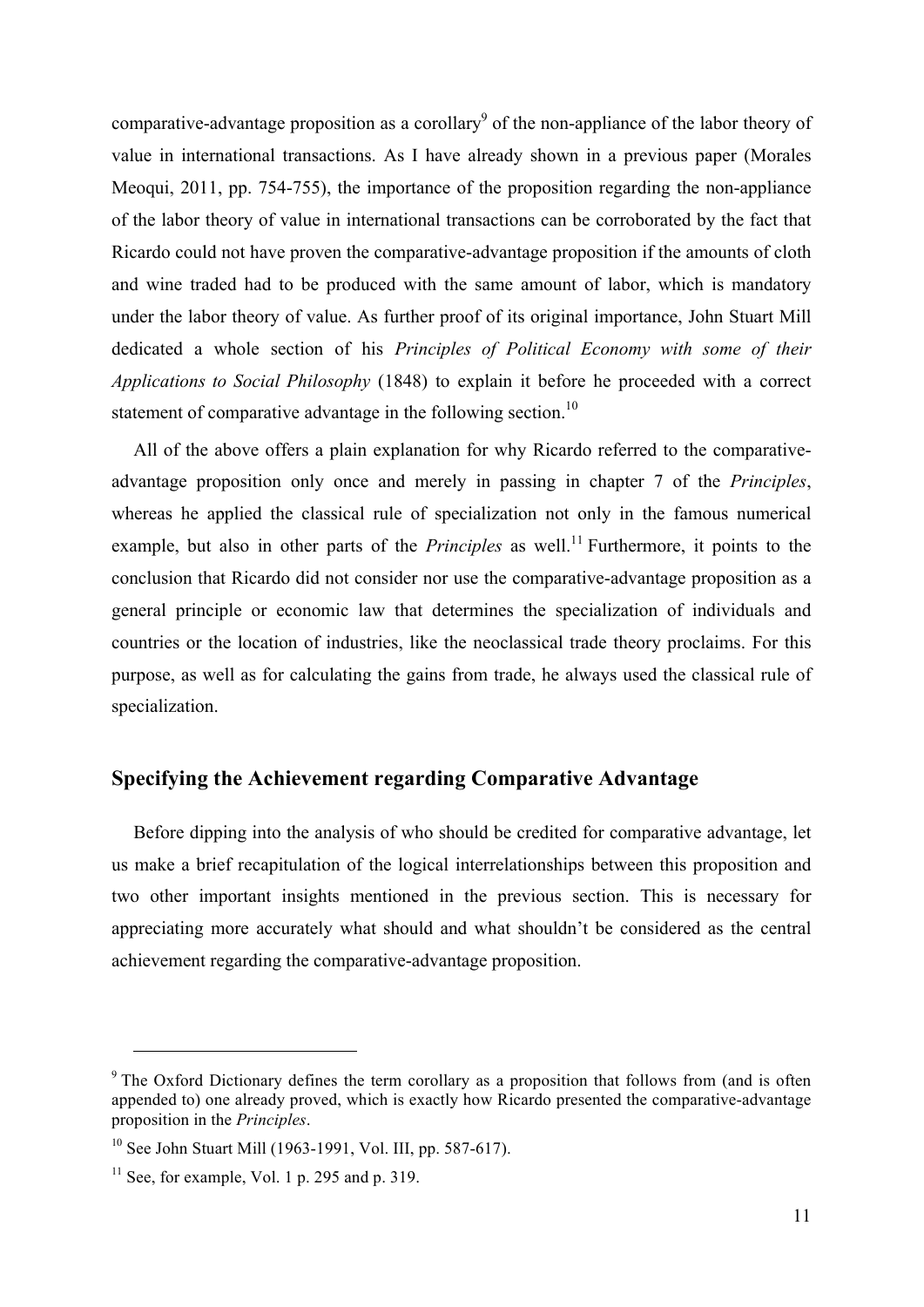As already been stated, for Ricardo and James Mill comparative advantage is the proposition that a country might import a certain amount of a commodity although it could produce it internally at lower real costs than the exporting country. Ricardo provided a full proof of comparative-advantage proposition in chapter seven of the *Principles*. He presented it there as a corollary of the non-appliance of the labor theory of value in international transactions.

Furthermore, the comparative-advantage proposition is also a possible implication of the classical rule of specialization. This rule was already well known and repeatedly used in the economic literature before 1815, so neither Torrens nor Ricardo are entitled to any particular credit for it. They can only claim merit for demonstrating an important implication of this rule.

Since comparative advantage appears to be a rather counterintuitive proposition at first sight, it is always a formidable challenge to convince the skeptics. Anything short of a complete and irrefutable proof of this proposition would certainly fail to convince them. Thus, the laurels for the comparative-advantage proposition should go to the economist who first came up with a full proof of it – not to the one who merely mentioned it as a possible implication of the classical rule of specialization. Even more so since the task of proving this implication is far from being a trivial exercise, as has been revealed by the repeated errors which James Mill committed when trying to reproduce Ricardo's comparative-advantage proposition in the *Elements* (Mill, 1826, pp. 119-124).

It is now established beyond doubt that Ricardo published a full proof of the comparativeadvantage proposition in the *Principles.* There is nothing missing or to be added there. For this reason, James and John Stuart Mill do not deserve any credit for the discovery of comparative advantage, and it is important to recognize once and for all that neither of them has ever claimed merit for this proposition. The only one who actually claimed credit was Torrens, although he made this claim only after Ricardo's death and later recanted it.<sup>12</sup>

Therefore, supporters of Torrens' claim would have to bring up a satisfactory proof of this proposition prior to 1817, the year of publication of Ricardo's *Principles*. There is indeed a

<sup>&</sup>lt;sup>12</sup> De Vivo, the editor of the *Collected Works of Robert Torrens* (2000) points out that Torrens actually makes two different priority-claims: one regarding the advantages derived from trade in general based on *The Economists Refuted,* and another regarding comparative advantage in the preface of the 1826 edition of the *External Corn Trade.* De Vivo considers both claims far from convincing and hardly reconcilable with Torrens' own sweeping acknowledgments of Ricardo's priority on the theory of foreign trade. See Torrens (Vol. II, pp. xvii-xix; Vol. VI, p. xxii).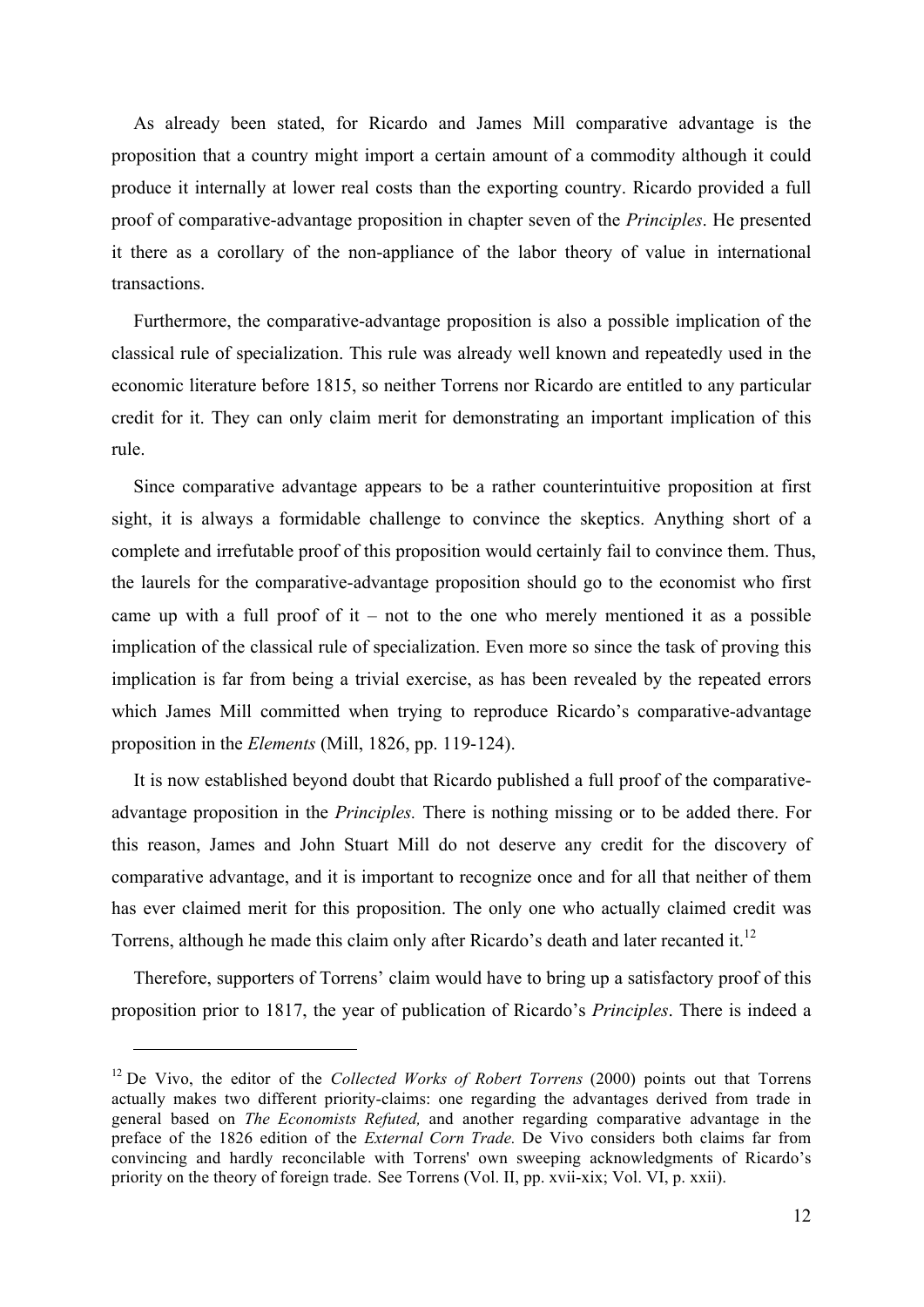paragraph in Torrens' 1815 *Essay on the External Corn Trade* in which he mentions the possibility that England would import some amount of corn from Poland even if it had more fertile lands than the latter. Many Torrens' supporters as well as influential authors on history of economic thought like Samuel Hollander (1979, p. 461) have referred to this paragraph as the strongest evidence for the legitimacy of his claim of priority over comparative advantage. Furthermore, there can be no dispute about the fact that Torrens had already published his essay well before Ricardo arrived to the full proof of the comparative-advantage proposition, which Ruffin (2002, pp. 735-743) dates around the first two weeks of October 1816. But is this undisputed fact a sufficient reason for establishing the priority of Torrens over Ricardo as the legitimate author of the comparative-advantage proposition? It might be, but only in case that Torrens' statement contains a satisfactory proof of the comparative-advantage proposition, at least equal if not superior to Ricardo's formulation in the *Principles*. So let's analyze in greater detail the relevant paragraph in the next section.

#### **A Precise Account of Torrens' Omissions**

As has been pointed out before, Torrens' claim of authorship for the comparativeadvantage proposition rests exclusively upon a single paragraph in the *Essay on the External Corn Trade* of 1815. It contains the following statement:

"If England should have acquired such a degree of skill in manufacturing, that, with any given portion of her capital, she could prepare a quantity of cloth, for which the Polish cultivator would give a greater quantity of corn, than she [England] could, with the same portion of capital, raise from her own soil, then, tracts of her territory, though they should be equal, nay, even though they should be superior, to the lands in Poland, will be neglected; and a part of her supply of corn will be imported from that country. For, though the capital employed in cultivating at home, might bring an excess of profit, over the capital employed in cultivating abroad, yet, under the supposition, the capital which should be employed in manufacturing, would obtain a still greater excess of profit; and this greater excess of profit would determine the direction of our industry" (Torrens, Vol. 2, pp. 264-265).

He was well aware of the counterintuitive nature of this proposition, since he wrote at the beginning of the paragraph:

"Let us suppose, that there are, in England, unreclaimed districts, from which corn might be raised at as small an expenditure of labour and capital as from the fertile plains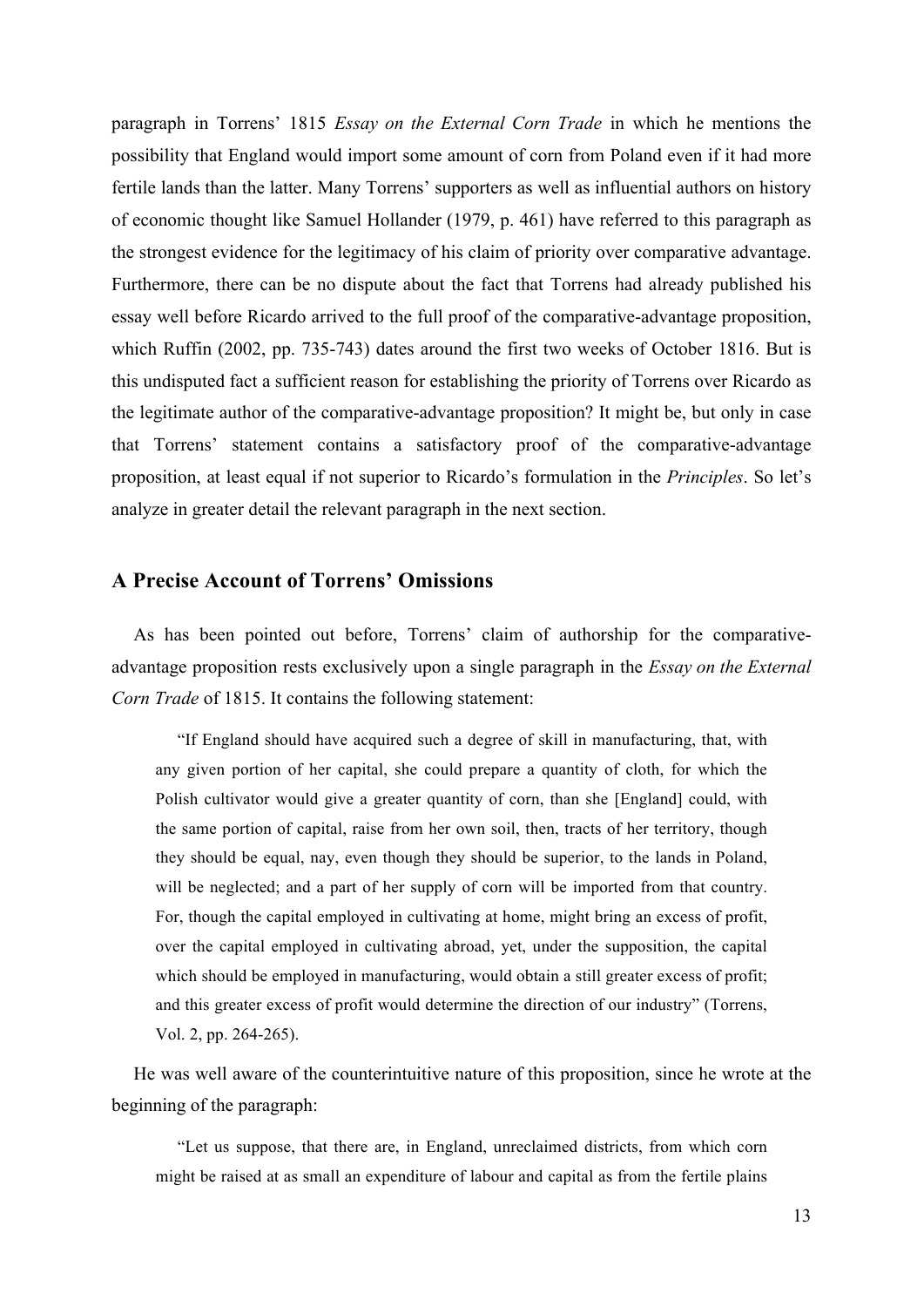of Poland. [...] [It] seems natural to conclude, that if industry were left to take its most profitable direction, capital would be employed in raising corn at home, rather than in bringing it from Poland at an equal prime cost, and at a much greater expense of carriage. But this conclusion, however obvious and natural it may, at first sight, appear, might, on a closer examination, be found entirely erroneous" (Torrens, Vol. 2, pp. 263-264).

Does the above paragraph contain a satisfactory proof of the comparative-advantage proposition? So far, the main omissions in Torrens' statement already mentioned by other scholars are the following: (1) Torrens missed to make a full account of the costs of the factors of production in both countries; (2) consequently, he also failed to make the necessary cost comparisons; and (3) Torrens did not mention the key assumption of international immobility of the factors of production.<sup>13</sup>

Generally speaking, these previous accounts of the flaws in Torrens' 1815 statement are imprecise, as will be shown later on. Moreover, the logical connection between these flaws has been largely overseen. The incomplete nature of Torrens' proof of the comparativeadvantage proposition can be explained in much greater detail and precision here thanks to a deeper understanding of the logical interrelationships between all the key elements in Ricardo's original statement: the comparative-advantage proposition itself, the classical rule of specialization and the proposition regarding the non-appliance of the labor theory of value in international exchanges. This enhanced understanding of his famous numerical example sheds a brighter light on the crucial flaws in Torrens' statement.

It is important to acknowledge right from the beginning that Torrens' example is built on a different logical construction than Ricardo's. Whereas Torrens compares the amounts of cloth and corn produced with a given quantity of capital and labor, Ricardo compares the amounts of laborers working for a year which are required to produce some unspecified quantities of cloth and wine traded. So each of them applies a different – although equally valid – version of the classical rule of specialization with its corresponding way of defining and calculating the gains from trade. In Ricardo's numerical example the gains from trade consist in the respective amounts of labor saved in England and Portugal by the exchange; in Torrens' example the gains from trade consist in the greater amount of corn that England is able to obtain with the same amount of resources by importing it from Poland rather than producing it at home.

<sup>&</sup>lt;sup>13</sup> See Robbins (1958, p. 23) and Ruffin (2002, p. 733 and 2005, p. 717).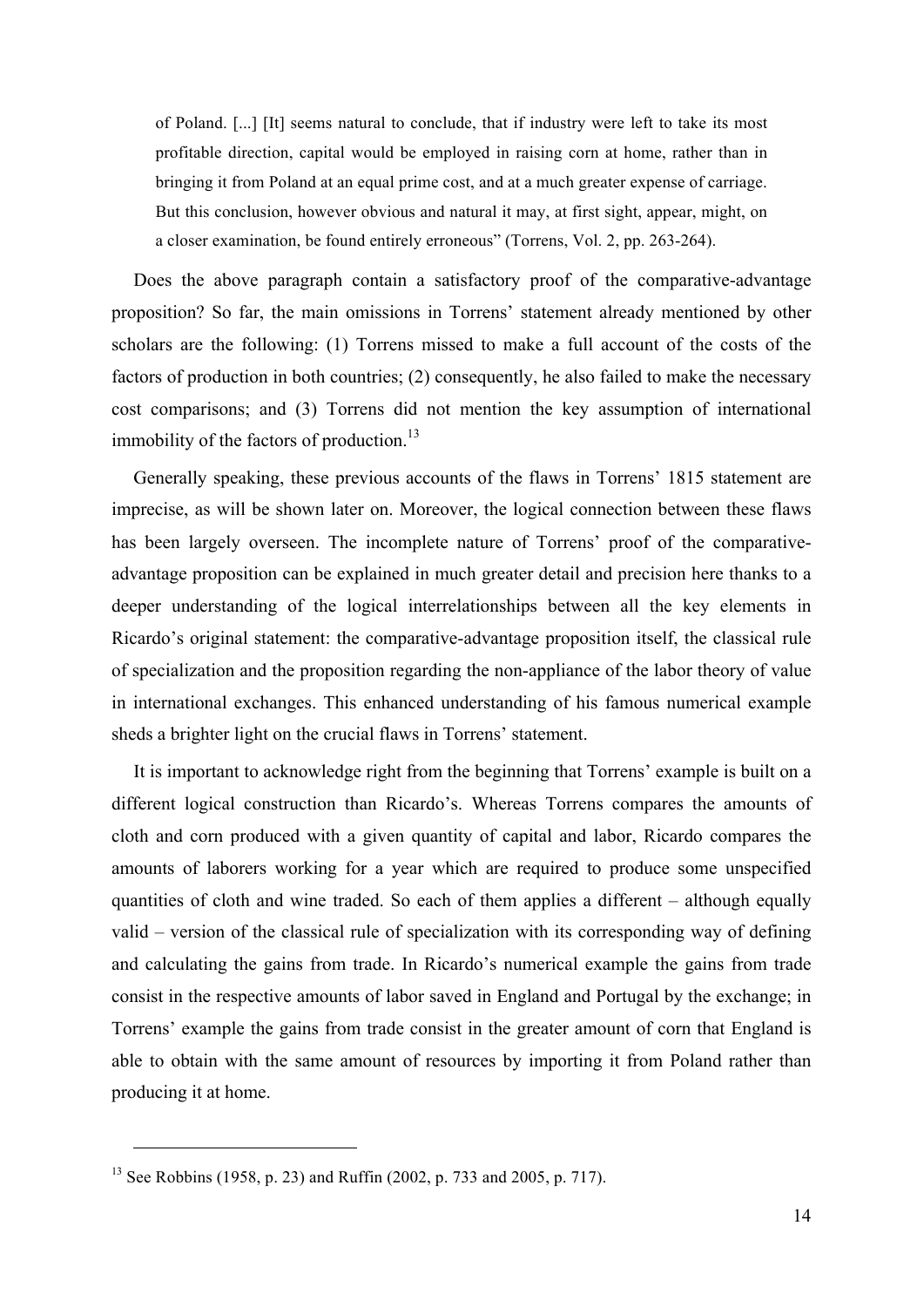The acknowledgement of these distinctive logical constructions prevents us from incurring in the error of judging Torrens' example through the spectacles of Ricardo's four numbers. For the same reason, one should not evaluate Torrens's statement by comparing it with the neoclassical statement of comparative advantage.

Ruffin (2002, p. 733) fails to notice the different logical constructions when he echoes Robbins' claim (1958, p. 23) that Torrens missed to point out the cost ratios. If Torrens had used specific numbers in his example, though, they would have indicated some amount of output – not inputs or cost ratios. Therefore, the real issue missing in Torrens's example is not the comparison of cost ratios but the application of the classical rule of specialization for Poland. For the featured international exchange of English cloth for Polish corn to actually take place, it has to be of mutual interest for both trading partners. Thus, Torrens should have applied the classical rule of specialization not only to England but to Poland as well.

For further highlighting the incomplete nature of Torrens' statement of comparative advantage, let us represent England's exchange of a certain amount of cloth for a certain amount of Polish corn in a table. Torrens does not specify the amounts of cloth and corn that can be produced in England and Poland with a given quantity of capital and labor, so I will use the parameters  $Cl_E$ ,  $Cl_P$ ,  $Co_E$  and  $Co_P$  to refer to these amounts.

|         | Amounts of goods that can be produced with a given<br>quantity of capital and labor in the respective countries |                                     |
|---------|-----------------------------------------------------------------------------------------------------------------|-------------------------------------|
|         | cloth                                                                                                           | corn                                |
| England | $Cl_F$                                                                                                          | $Co_E$                              |
| Poland  | $\gamma_{\rm Lp}$                                                                                               | $^{\prime}$ $^{\prime}$ $^{\prime}$ |

#### **Table 1: Torrens' Example**

Torrens affirms that *CoP* > *CoE*, i.e. the amount of corn that England imports from Poland in exchange for its cloth is higher than the amount of corn that England could have managed to produce internally using the same amount of capital and labor currently employed in the production of the cloth exported to Poland. He does not indicate, however, whether the costs of capital and labor for producing  $Co_P$  and  $Cl_P$  in Poland are the same as for producing  $Cl_E$ and *CoE* in England.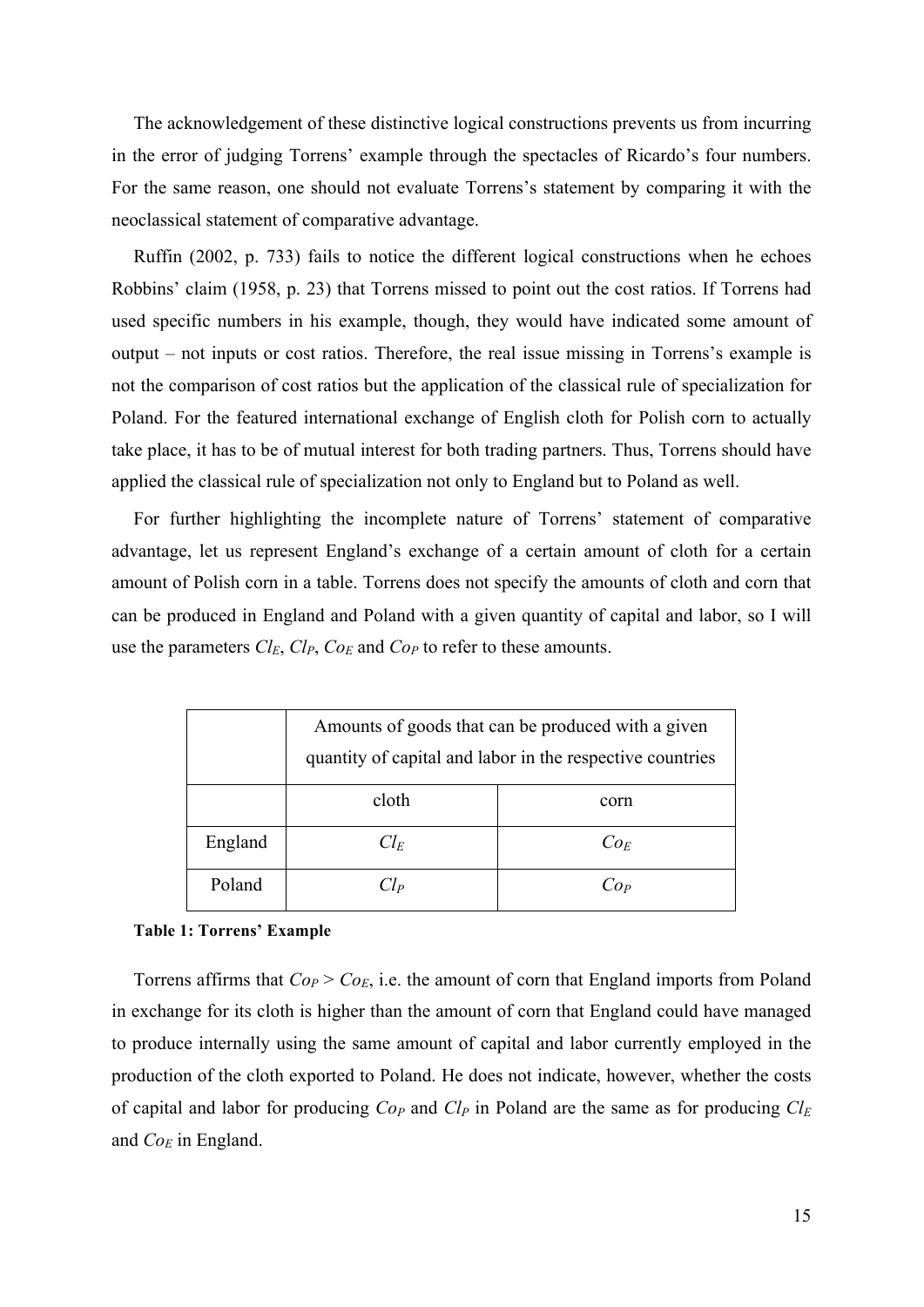One may think that such an explicit specification of Poland's factor costs is not necessary, since the real costs of production for the amounts of English cloth and Polish corn traded have to be equal under the postulates of a real cost theory of value. But if the respective real costs of production in Poland and England were indeed the same, and Torrens indicates at the same time that  $C_{OP} > C_{OE}$ , then it would follow that Poland is more productive than England in the production of corn. This implication would of course contradict the whole point that Torrens is trying to make, namely that England would import corn from Poland despite being more productive that the latter in the production of this commodity.

If, on the contrary, the amounts of capital and labor embodied in the quantities of English cloth and Polish corn traded are not equal, then these commodities would have to have different exchange values under the postulates of a real cost theory of value. Since England is assumed to be more productive than Poland in the production of both cloth and corn, i.e. *Cl<sup>E</sup>*  $> Cl_P$  and  $Co_E > Co_P$ , it follows then that the English commodities would have to be produced with less real factor costs. For the same reason, the English cloth must have less exchange value than the Polish corn, unless Torrens had explicitly stated and demonstrated that the law of value does not apply to international trade, which of course he didn't.

Nowadays it is rather difficult to assess whether Torrens was aware of the theoretical difficulties of offering a satisfactory proof for the comparative-advantage proposition. What seems clear now is that he simply bypassed these theoretical difficulties by skipping the application of the classical rule of specialization for Poland, and thus avoiding any explicit reference to the factor costs in that country. This explains why Torrens had nothing to say about the non-appliance of the law of value in international exchanges, which is a crucial proposition in Ricardo's numerical example. As a consequence, he also failed to mention the critical assumption responsible for the non-appliance of the law of value in international trade: the inability of labor and capital to move from a country where productivity is low to another country with a higher level of productivity.

For economists who adhere to the neoclassical theory of value, Torrens' omissions may not seem as particularly important. According to the neoclassical theory of value, the real costs for the amounts of cloth and corn traded do not determine the relative value of these commodities, and therefore do not have to be necessarily equal. Therefore, a neoclassical economist cannot be criticized for omitting any reference to the labor theory of value in his or her demonstration of the comparative-advantage proposition. The same kind of indulgence, however, cannot be applied to a classical political economist like Torrens.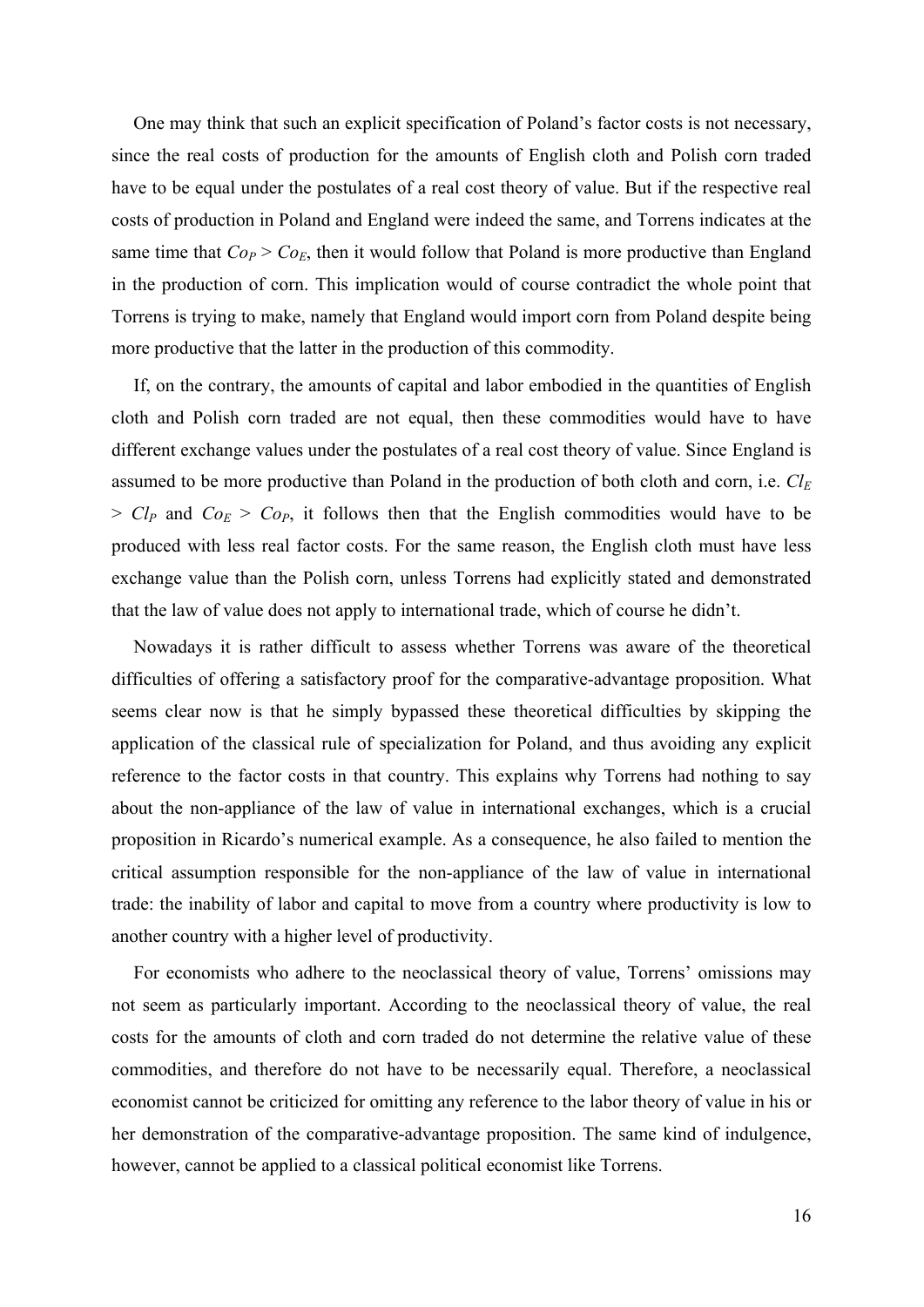For the sake of fairness one has to admit that the majority of Torrens' supporters would presumably share the assessment that his demonstration of the comparative-advantage proposition was indeed incomplete. Their argumentation in favor of granting him the authorship over Ricardo has always rested more on the alleged flaws in Ricardo's proof of comparative advantage rather than the specific merits of Torrens' exposition. For this reason, the accurate interpretation of Ricardo's numerical example in the *Principles* is the equivalence of a knock-out punch against Torrens' claim, since it proves the allegations against Ricardo wrong while further highlighting the incomplete nature of Torrens' proof of the comparative-advantage proposition.

In resume, Torrens may deserve some amount of credit for realizing that the comparativeadvantage proposition is indeed a possible implication of the classical rule of specialization. But since he did not offer a satisfactory proof of the proposition, he cannot be considered as its legitimate author nor granted precedence over Ricardo. It took the keener mind of a master logician like Ricardo's to recognize the subtleties and theoretical challenges surrounding the proof of this counterintuitive proposition. As Ruffin (2002, p. 731) correctly states: *"There is a difference between hinting at a result and providing the tools to prove a theorem."* And it has become clear now that it was Ricardo – not Torrens – who provided all the necessary tools for proving the comparative-advantage proposition.

## **Torrens and the Absolute Advantage Theory of Trade**

 $\overline{a}$ 

Finally, it is necessary to analyze briefly the claim that Torrens was the author of the absolute advantage theory of trade (Ruffin, 2005). The approach of rejecting Torrens' authorship-claim for the comparative-advantage proposition by affirming that he actually adhered to another theory is as old as the efforts to show that his 1815 statement was flawed and incomplete. In his well-known debate with Edwin Seligman (1911) a hundred years ago, Jacob Hollander (1911) used both approaches for rejecting Torrens' claim. J. Hollander argued that with the exception of a single paragraph in Torrens' Essay of 1815, the latter adhered to the theory of "territorial division of labor".<sup>14</sup> Ruffin (2005) goes one step further by affirming that Torrens did not merely adhere but was actually the author and main supporter of the absolute advantage theory of trade. Ruffin's explicit purpose of attributing

<sup>&</sup>lt;sup>14</sup> J. Hollander also stressed the fact that Torrens himself repeatedly recanted his authorship-claim in 1844.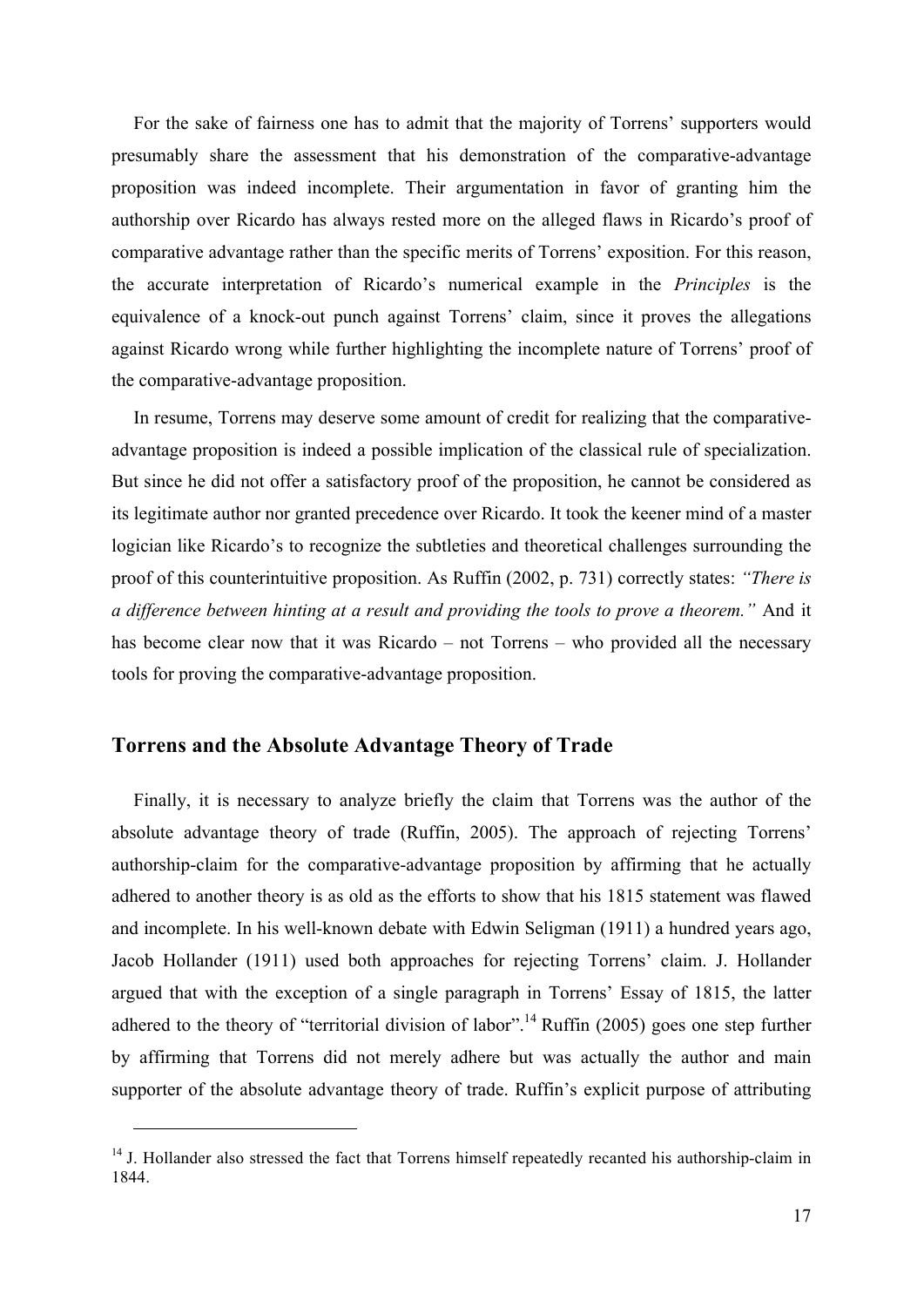this theory to Torrens is to disqualify him from claiming authorship for the comparativeadvantage proposition. In essence, he argues that Torrens' claim over comparative advantage has to be rejected because of his alleged lack of consistency on the subject.<sup>15</sup>

Ruffin's inconsistency-charge is based of course on the presumption that the absolute cost advantage theory of trade is the precursor and main alternative to the comparative-advantage proposition. This widespread notion of incompatibility between the comparative-advantage proposition and the absolute cost advantage theory of trade, though, is actually dependent on a particular definition of the latter. It is only valid for the case in which absolute cost advantage is defined in terms of a productivity advantage or real costs, for example less amount of labor time. If by absolute cost advantage, on the contrary, one merely means a nominal cost advantage, then it would not contradict the comparative-advantage proposition at all, since a foreign manufacturer always has to have a nominal cost (and price) advantage — or a real or perceived advantage in terms of product quality — over national manufacturers in order to export commodities to another country. Otherwise, why would anybody want to import commodities of similar quality from abroad if they were not cheaper? Therefore, there is no contradiction between the comparative-advantage proposition and following statement in the *Principles*: "The motive which determines us to import a commodity, is the discovery of its relative cheapness abroad: it is the comparison of its price abroad with its price at home (Vol. 1, p. 170)."

Moreover, Ruffin's line of argumentation is unlikely to persuade those scholars who do not share his high appreciation for consistency. They will probably counter that consistency is not an indispensable requirement for deserving at least some credit for the formulation of a new concept, proposition or theory. In order to be considered as the main author of the comparative-advantage proposition, it might have been perfectly enough if Torrens had formulated an adequate proof of this proposition prior to the publication of the *Principles*.

Taking into consideration the above objections, it seems to me very unlikely that Ruffin's approach of rejecting Torrens' claim of authorship over the comparative-advantage proposition by linking him to the absolute cost advantage theory of trade will resolve the longstanding debate in favor of Ricardo. The most promising – and perhaps the only feasible

<sup>&</sup>lt;sup>15</sup> Ruffin (2005, pp. 711-712) states: "Although Torrens used a phrase that fit the law of comparative advantage, he surrounded the phrase with both nonsense (as will be shown) and the main alternative to that law. This would seem to be an unlikely basis for claiming that someone discovered the scientific theory or law. As has often been said, the hard part of discovering something important is recognizing it."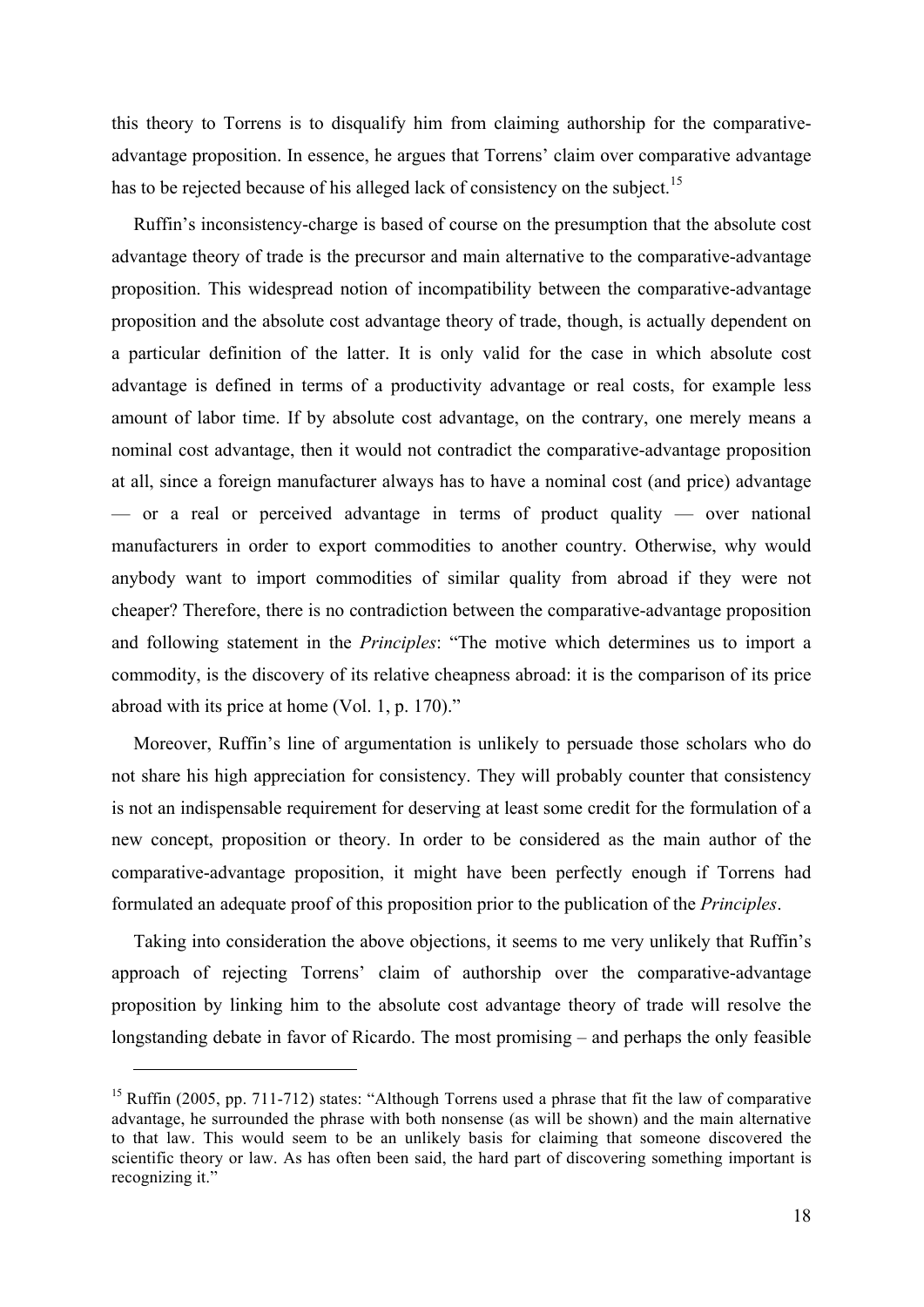– approach for rejecting Torrens' claim continues to be the one which highlights as precisely as possible the crucial shortcomings and omissions of his enunciation of the disputed proposition in the 1815 pamphlet.

## **Conclusions**

The comparative-advantage proposition is an addition and possible implication of the classical rule of specialization. It is indeed briefly mentioned – perhaps for the first time – in a pamphlet written by Torrens two years before the publication of Ricardo's *Principles*. Although Torrens may deserve some credit for being perhaps the first to mention this possible implication of the classical rule of specialization, he cannot be considered as the legitimate author of the comparative-advantage proposition since he did not offer a satisfactory proof of it.

Torrens clearly missed to apply the classical rule of specialization for Poland in his 1815 example of English cloth being traded for Polish corn. For this featured international exchange to take place, though, there has to be gains from trade for both trading partners, not England alone. As a consequence of this omission, Torrens also failed to recognize the crucial role of the proposition about the non-appliance of the law of value in international exchanges in proving the comparative-advantage proposition, since the latter is a corollary of the former. Because of these important flaws in Torrens' statement, it is possible to reject his authorship-claim over the comparative-advantage proposition without having to take the rather tortuous and questionable approach of portraying him as the author and outspoken advocate of the absolute-advantage theory of trade.

Ricardo was unquestionably the first economist who offered a full and yet ingeniously simple proof of the comparative-advantage proposition in the famous numerical example of chapter seven of the *Principles*. He was the one who convinced his fellow political economists of the rightfulness of this proposition. Consequently, he rightly deserves the bulk of the authorship-merit – if not the whole credit – for this proposition.

It would be naive and pretentious to believe that a single paper can put an end to one of the most enduring debates in the economic science. Scholars with considerable more experience, prestige and accomplishments than myself have failed to achieve this goal, so I don't have the slightest illusion about that. I can only hope to have made a useful contribution to the authorship-debate by pointing out the logical interrelationships between all the key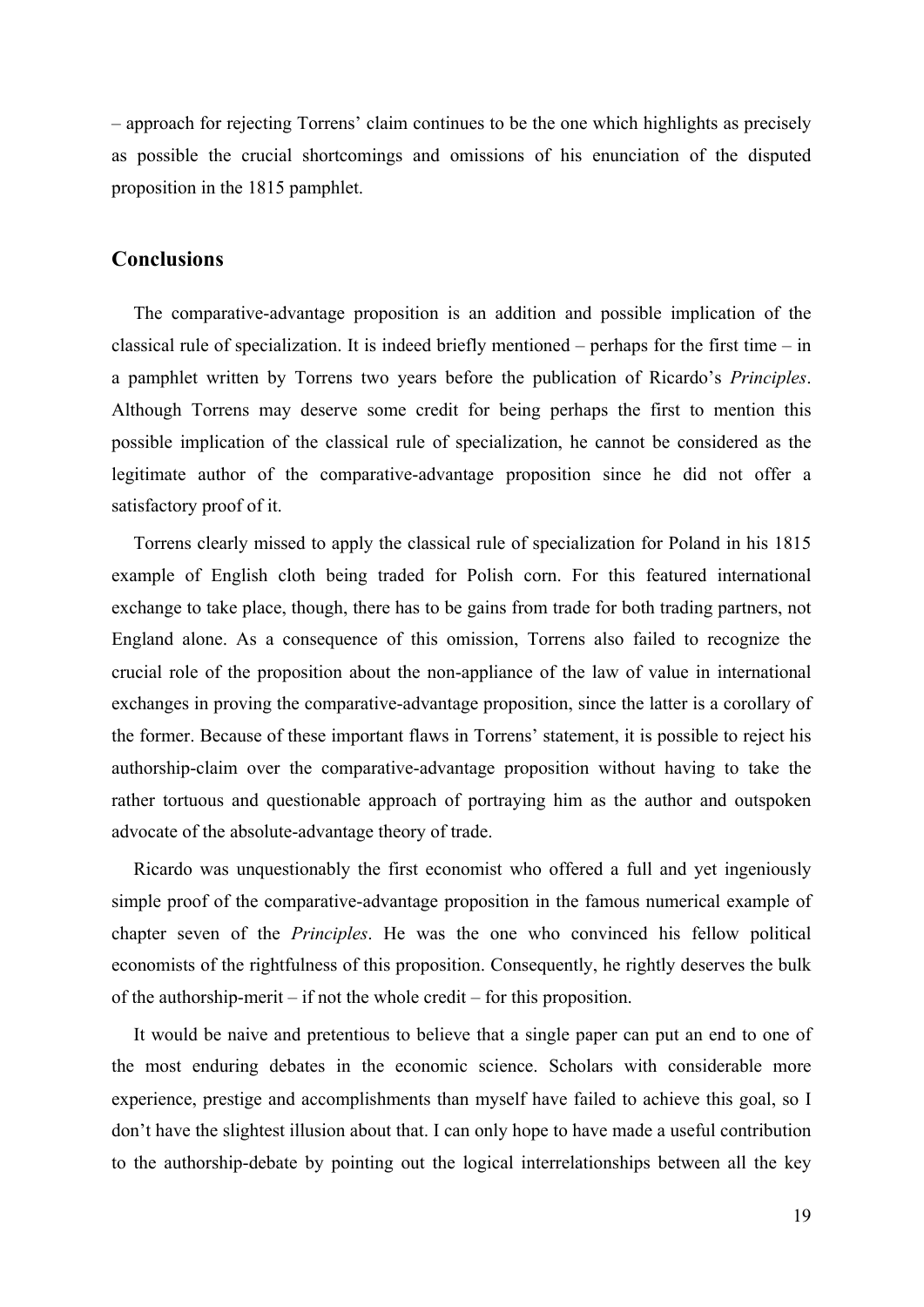elements in Ricardo's original demonstration of comparative advantage, and by offering a more accurate and precise account of the crucial omissions and shortcomings in Torrens' 1815 statement.

## **References**

- Aldrich, J. (2004). The Discovery of Comparative Advantage. *Journal of the History of Economic Thought*, 26(3), pp. 379–399.
- Chipman, J. S. (1965). A Survey of the Theory of International Trade: Part 1, The Classical Theory. *Econometrica , 33* (3), pp. 477-519.
- Hollander, J. H. (1911). Ricardo and Torrens. *The Economic Journal , 21*, pp. 455-468.
- Hollander, S. (1979). *The Economics of David Ricardo.* London: Heinemann.
- Irwin, D. A. (1998). *Against the Tide: An Intellectual History of Free Trade.* Princeton (NJ): Princeton University Press .
- Kemp, M. C., & Okawa, M. (2006). The Torrens–Ricardo Principle of Comparative Advantage: an Extension. *Review of International Economics , 14* (3), pp. 466–477.
- Maneschi, A. (1998). *Comparative Advantage in International Trade.* Cheltenham: Edward Elgar Publishing Limited.
- Maneschi, A. (2004). The true meaning of David Ricardo's four magic numbers. *Journal of International Economics*, 62 (2), pp.433–443.
- Maneschi, A. (2008). How Would David Ricardo Have Taught the Principle of Comparative Advantage? *Southern Economic Journal*, 74 (4), pp.1167–1176.
- Mill, J. (1826). *Elements of Political Economy* (3rd Edition ed.). London: Baldwin, Cradock and Joy .
- Mill, J. S. (1963-1991). *The Collected Works of John Stuart Mill.* (J. M. Robson, Ed.) London: Routledge and Kegan Paul.
- Morales Meoqui, J. (2011). Comparative Advantage and the Labor Theory of Value. *History of Political Economy , 43* (4), pp. 743-763.
- Pullen, J. (2006). Did Ricardo Really Have a Law of Comparative Advantage? A Comparison of Ricardo's Version and the Modern Version. *History of Economics Review* , 44, pp. 59-75.